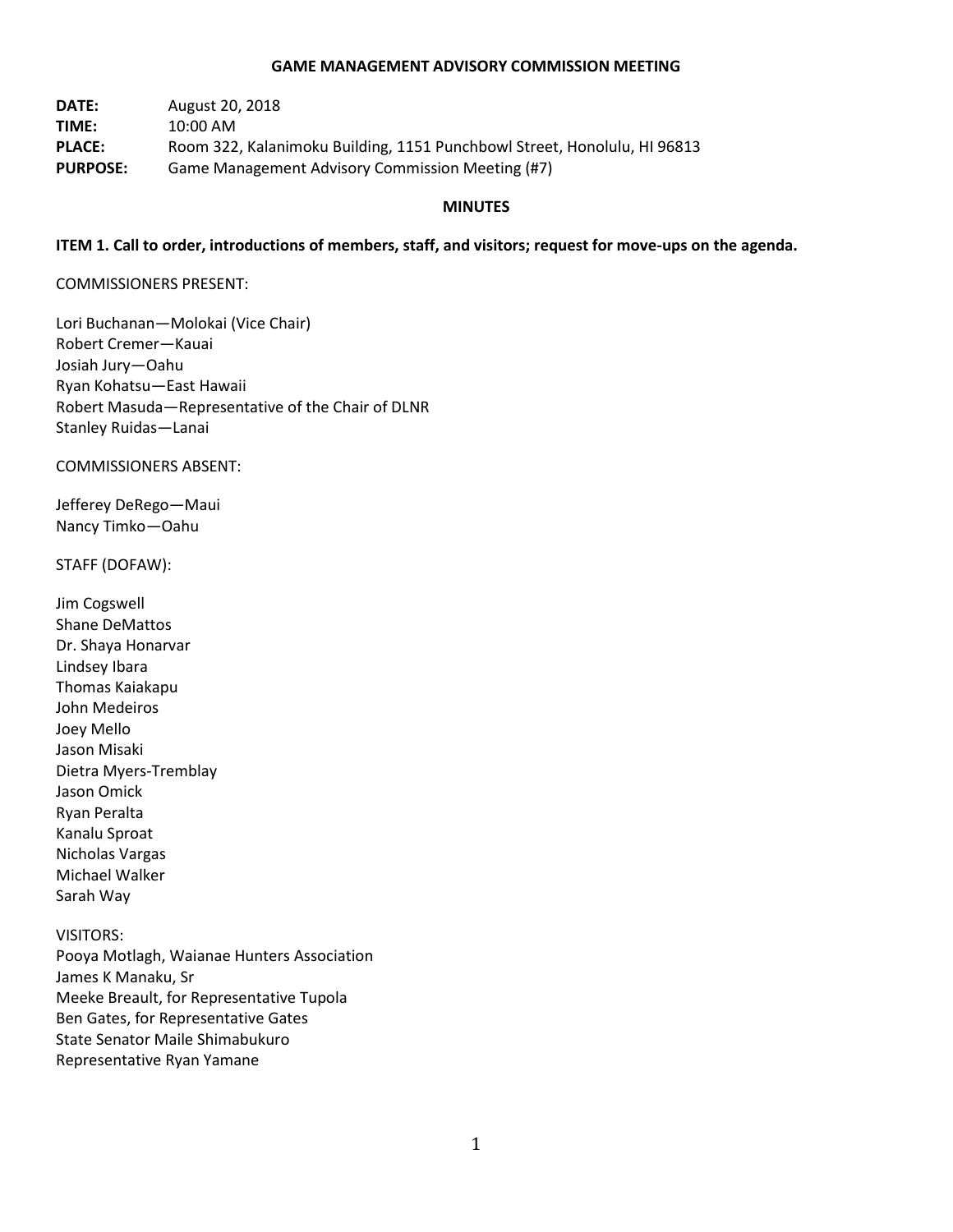**Commissioner Masuda**: In talking to Lori this morning, I suggested that since Jon is not here this morning and he was the Chair, that instead of our trying to work through and hustling an election today, we should work on filling this commission first. Which means we'll get someone on the West Hawaii position, the Maui representative has not been, I understand, known for attendance, so we will work on maybe working with that person to resign and filling that position with someone who can attend regularly. Since I'm representing the Chair, I'm going to take the prerogative of working with the vice chair and we both co facilitate today's meeting, just work through the agenda and have it more as a discussion so that we can get everything on the table, hear from all of the people that have concerns, and we're graced today by one of the senators I respect the most in the Senate from ten years ago when you were a representative, Maile I know you worked so hard for Waianae. I've always respected you and love your work in the Senate, so thank you for joining us today. I know you have serious concerns and we want to hear all these things. So, I come from a background of not being an expert in this field, I will lay that right out there. The only wildlife I know is all the wildlife I love running around Big Island or when I go Kauai or Maui, wherever. And so we have experts in the room, all of our wildlife staff and our headquarters wildlife staff are here. Both Jim and Shaya are here. They have the academic and experiential background. And my good friends from the field are here, including from Waimea and Hilo. And Dave Smith has a preassigned meeting today, he sends his regrets. Dave is a longtime confidant and colleague of mine who I've worked with since 2005 and while I was with the Forest Service as senior advisor. Dave will be attending all the meetings on a regular basis, today he has the four district managers from the four districts meeting on a pre-set meeting, so he has to go there first. And his role will be as my key advisor on wildlife since he administers DOFAW and the commission relates to DOFAW. And Jim and Shaya who work with Dave on the wildlife section will be our go-to people in regards to specific technicalities and experiences and scientific background, and all of that kind of stuff. My hope is that we can, as a full team with all the representatives from all the islands here, work on moving some of this stuff that I know I'm going to hear about today. We do have minutes that were sent out? Lori, you want to call for approval of the minutes?

**Commissioner Buchanan**: Sure, I can do that. Aloha everybody, welcome Senator, thank you, nice to see you. Before we do the minutes, I wanted to ask the commissioners if they have any amendments to the agenda, any requests for move ups in the agenda. Okay, Josiah, seeing none, we can move on.

## **ITEM 2. Action Required: Approval of minutes from May 31, 2018 GMAC meeting.**

**Commissioner Buchanan**: Commissioners, are there any corrections to the minutes? Did everyone get the minutes?

All commissioners respond that they received the May 31, 2018 minutes.

**Commissioner Buchanan**: There was a lot of discussion, and I wanted to thank staff for the verbatim minutes, I appreciate that, I always do. It's very telling. If there are no corrections or amendments, do I have a motion to accept the draft minutes that were submitted.

**Commissioner Cremer**: Motion to accept.

**Commissioner Masuda**: Seconded.

### **Commissioner Buchanan**: Thank you. Any discussion?

**Commissioner Cremer**: I'd like everybody to reflect on the section where Senate President Kouchi referred to how things are going as far as this commission. I think we're still running into a roadblock. I hope Bob can help us sitting here next to us. But, I think Jon would be sitting at this table today if we weren't hitting our heads against a wall. He'd make room to do things and be on this board. I just think we need to work together and until now I see none of that, and Senator Kouchi sees that, and he and I work well together. We don't want it to go to where he has to put things in legislation, and I talked to him again and he said he will. So I just hope we can work together and come to common ground. I don't want it all on our side, the hunters and the gatherers and all those people. I'd just like us to come together and collaborate on common ground, and I'd like you guys to reflect on what Senator Kouchi said, because I think what he said at the meeting on Kauai is important. That's all I've got to say.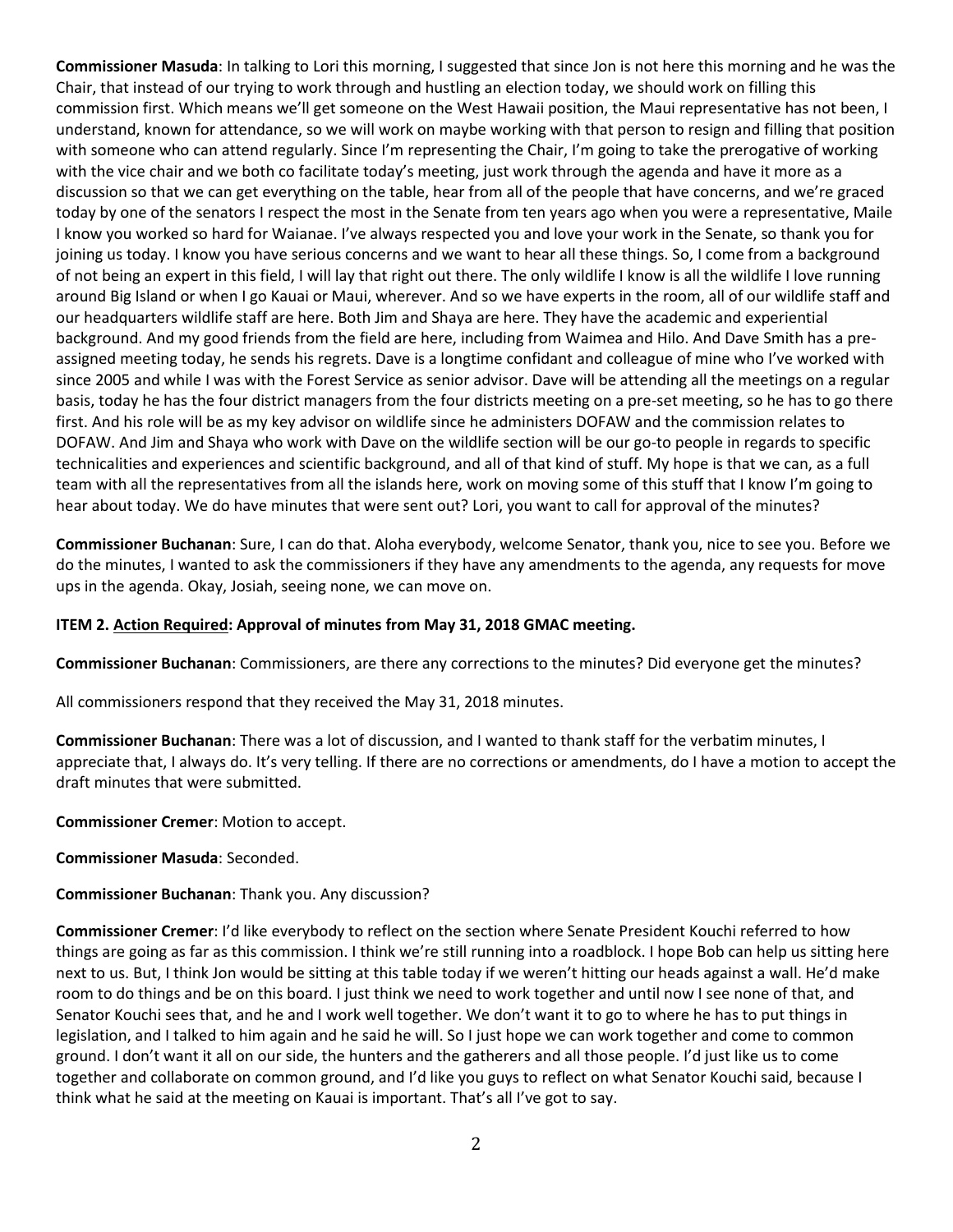**Commissioner Buchanan**: Thank you Commissioner Cremer. So paying special attention to a portion within the minutes. Any more discussion from members? Okay, seeing none, there's a motion on the floor, all those in favor raise their right hand.

**Commissioner Kohatsu**: Do I have to vote on that, because I wasn't at the meeting.

**Commissioner Masuda**: As long as you read the minutes…

**Commissioner Buchanan**: Are you familiar with the minutes?

**Commissioner Masuda**: I read the minutes, so I feel like a member of the commission with the right to vote as did anyone else who was absent. I think the responsible thing is to have read the minutes, and the vote is to determine whether you agree with the minutes or not, not whether you were present or not. So if you're calling for the vote, I'm ready to vote.

**Commissioner Buchanan**: Commissioner Kohatsu, you can decline, but thank you for being forward on the record saying that you were not present at the meeting on Kauai. And so it's your prerogative to vote or not vote or abstain. Abstain vote is a vote in favor, or is a yes vote, and a no vote is a no vote. So the motion on the floor is to accept the minutes of the May  $31<sup>*</sup>$  meeting on Kauai, all those in favor raise their right hand...

All vote in favor.

**Commissioner Buchanan**: Unanimous, motion carried. Thank you. Moving on to ITEM 3, we're going to table item number three, per request from the Chair's office, and you heard the discussion earlier. So we're going to table ITEM 3, selection of a new commission Chair. Any commissioner, since it's on the agenda, do you guys have feedback on ITEM 3? Anyone opposed to tabling that discussion?

**Commissioner Ruidas**: I've got a question. Commissioner Ruidas. We're going to table that, how fast can we get those slots filled?

**Commissioner Masuda**: Probably at least two or three weeks, I think, would be fast, but clearly before the next meeting. This meeting is held, I understand, every other month?

**Commissioner Ruidas**: Yeah, somewhat. The reason why I ask is because, you know, some things take six months.

**Commissioner Masuda**: Let me put it this way. You can judge me on my performance by the next meeting. I will tell you that I will make it a priority to have the two unfilled positions filled, and then we can have a full commission. I'm not going to waste my time coming here unless we're going to get some work done.

**Commissioner Ruidas**: Yes, thank you. Because the Maui guys, they always tell me something and I cannot…

**Commissioner Masuda**: We can judge by their performance. And I would also, in responding to you, say that I appreciated you commenting on Senate President Kouchi's comments. I read them very carefully, I understand how things work, I think. I think I'm old enough to understand how things work. And I appreciate their interest in the work of this commission, because that's what I read it as, an interest. I don't like to read threats, so I don't take it as a threat, I take it as a point of sincere interest on the part of the senate to help those who are interested in game management and the field to have the support of the senate, and I consider that a wonderful thing. We move on from there, and we hope that as a commission we can work together and make things happen. So I'm kind of where you're coming from on that.

**Commissioner Cremer**: Thank you.

**Commissioner Masuda**: Just for the record. And Lori and I get along very well, we've worked together…

**Commissioner Buchanan**: We serve on other commissions together, other alliances. But on ITEM 3, the selection of a new commission chair, you heard Deputy Masuda say on the record that he would want that selection pending the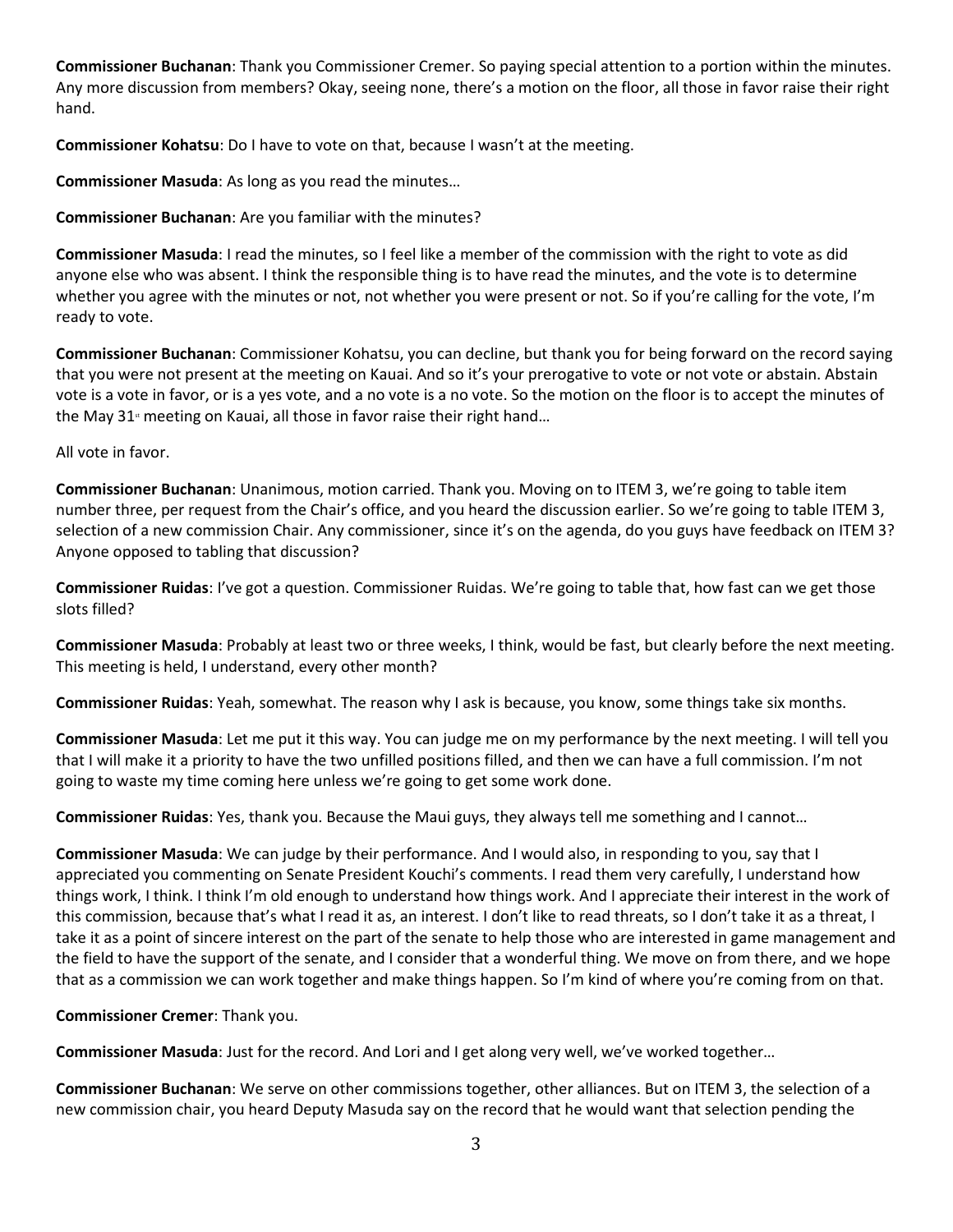filling of the vacant seats, which is the Kona seat and also the Maui seat. That seat will be filled immediately by an interim position, so I would encourage anyone who thinks that they would be great representation from Kona side and from Maui to please urge this commission to put their name forward, or else call the Deputy's office.

**Commissioner Masuda**: Yes, and if anyone is interested they need to fill out an application, which can be found online. We cannot move any commission approval forward until they fill out the application, so we're encouraging anybody who's interested to complete the application.

**Commissioner Buchanan**: And don't sit on it, because you heard Bob say it's going to be for the next meeting.

**Commissioner Cremer**: Question. So it's safe to say that I can make a motion that if we don't have people involved by then we can select a Chair then?

**Commissioner Masuda**: I would think so.

**Commissioner Cremer**: Even if those positions aren't filled?

**Commissioner Masuda**: Yeah, we're just tabling the action of having an election until the next meeting to give us time to fill the two vacancies, that's all.

**Commissioner Cremer**: And if the result is that those two positions are not filled by the next meeting, which is in October…

**Commissioner Masuda**: Well the motion is simply to table the action until the next meeting, which then means that the action is effective the next meeting.

**Commissioner Cremer**: Okay, thank you.

**Commissioner Buchanan**: Okay, thank you. Any more discussion on ITEM 3?

**Commissioner Masuda**: I'd like to interrupt, Madam Vice Chair, to acknowledge Representative Yamane's presence, we appreciate him joining us this morning, thank you.

**Commissioner Jury**: With that, could we take some time for introductions for everybody to say who they are, where they're from, who they're representing?

**Commissioner Buchanan**: Okay, hang on. Just for the record, we are tabling ITEM 3 and there's no more discussion on ITEM 3.

All present introduce themselves.

**Commissioner Buchanan**: Thank you very much. Thank you for coming, people, we really appreciate it. So, moving on to ITEM 4.

## **ITEM 4. Update on the letter that was submitted to the Board of Land and Natural Resources regarding the Commission's advice on the Wai'anae mountains aerial shooting for the control of feral goats.**

**Commissioner Buchanan**: Shaya, do you have an official update?

**Commissioner Masuda**: If I might? We reviewed the letter, I understand that our staff and concerned people from Waianae had a chance to work out the elements in the letter. Josiah, you want to talk about what you guys did to resolve the concerns expressed in the letter?

**Commissioner Jury**: Well, I think at this point, all the people and the Senator and representatives want an update on the letter. We all worked toward it, so we just want to know where we stand with it at this point.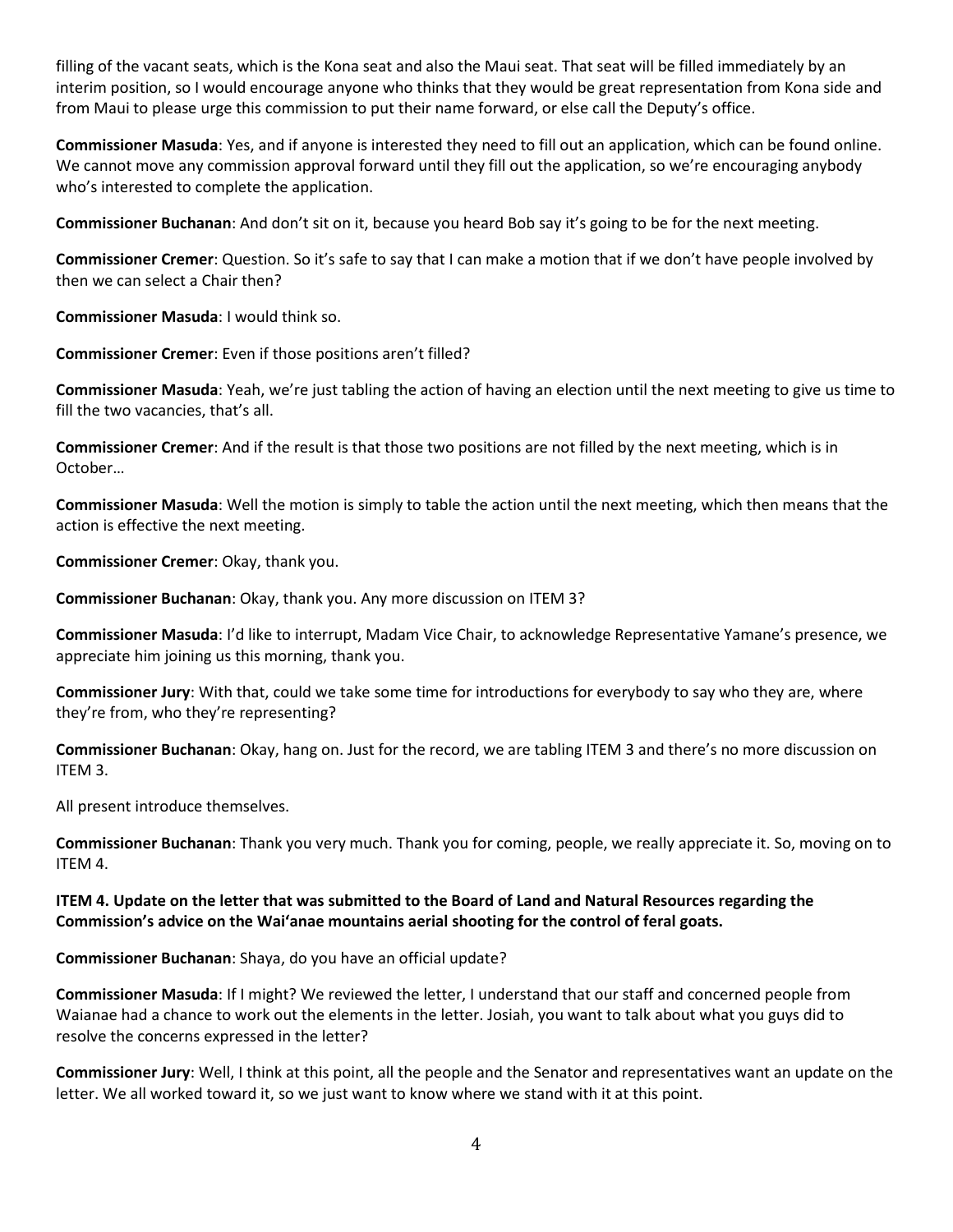**Commissioner Masuda**: Okay, in response, if you want a written response, I guess I will go back to the office and write a written response. My understanding, and our response to the letter, is that our staff has worked with the people who were concerned about the issue and that the resolution has taken place on the ground.

**Commissioner Jury**: That's not totally true. I think this commission has pointed out, and we have voted, and we just wanted to allow the letter to be heard by the BLNR, and it states within the letter what the feelings are and the directive of what the hunting community would like to see, and there is an ongoing proposal with the Waianae Hunting Association and the Oahu DOFAW, but this letter is a totally separate framework and paperwork.

**Commissioner Masuda**: Okay. On behalf of the Chair's office, I would say that I've read the letter in consultation with our DOFAW administration, and from what I've understood to have taken place I am satisfied that the concerns expressed in the letter were addressed.

**Commissioner Jury**: I'd just like to say that the main focus of the letter was trying to get a proper game management plan for the goats in the Waianae mountain range, especially those on top of the public hunting area, and I think this concern came up through every agenda on this GMAC and has been one of the foremost issues that we've had. I'm grateful for the rest of the representatives for being patient, because this has been on every agenda. At the end of the day, we want to have our concern heard by the BLNR and it's been over six months back and forth of at least the letter being voted on and moving forward. So myself as the Oahu commissioner, I thought we went up the right avenue to get the letter on the Board of Land and Natural Resources' agenda to be heard, and we're just looking for the update that we've been asking for for the last three meetings.

**Commissioner Masuda**: Okay, in reviewing the letter with the Chair, we felt that it was more important for us to respond to the concerns and address the concerns, and given that the concerns had to do with how the game management process was dealt with on this commission and having the Chair's office be involved actively with this… Because if it goes to the Board and is heard by the Board, the action still has to be taken operationally within the Department. And I agreed with the Chair that probably the best thing to do was to take action directly, and that if she agreed, I would be willing to serve on this commission as the Chair's office representative, which means that you now have a response directly from the Chair's office, in having the Chair's office directly represented here to work on developing an appropriate game management plan and listening to the concerns from the public and from the representatives involved, and take action. So my role here is first, to listen to everybody and to work with all of you, and since I have a direct responsibility for supervision for all the divisions, that I can work directly with our divisions and with the commission in making sure we can move forward with appropriate action to deal with the concerns. So that is already taking action rather than just having another hearing. So our response to your letter is to have the First Deputy of the Department engage in the direct actions of the Game Management Advisory Commission, and work with you in coming up with a plan to deal with our game management concerns. We read in the letter the concern that game management plans have been delayed for a long time, and so our response is—as I discussed with the Hilo folks and Ryan can share with you later—to responsibly take action in working directly with the commission and the hunter community in coming up with game management plans. So if that's not what you want, you can tell me that, I am happy not to be here and just to hear the letter at the Board and have the Board take whatever action it might want to take. We thought that you might be happy with the Chair's office being involved in working directly with you in advancing game management plans. If that's not the case, then tell me.

**Commissioner Buchanan**: Deputy, if I can interject? This game commission started over a year ago back in June, and I believe every discussion on this commission had two things. One was game management plans were an issue, and I'm speaking and taking into consideration that I did see an email from wildlife biologist Ryan Peralta. And in that letter they did try to address two things, and I appreciate the Chair's office being involved, I really do, but what I saw—and there's multiple issues—was the Department trying to help the Waianae community and Commissioner Jury by first saying that they would put a moratorium on aerial shooting. The moratorium on aerial shooting in the letter is just that, and there was an end date of I believe January 2019, where I guess at that point in time there would be a reconsideration. The letter to the Board of Land and Natural Resources addressed a larger issue, which was using aerial shooting as a management tool. This commission, and I have to go back and look, but I believe that this commission took a stand that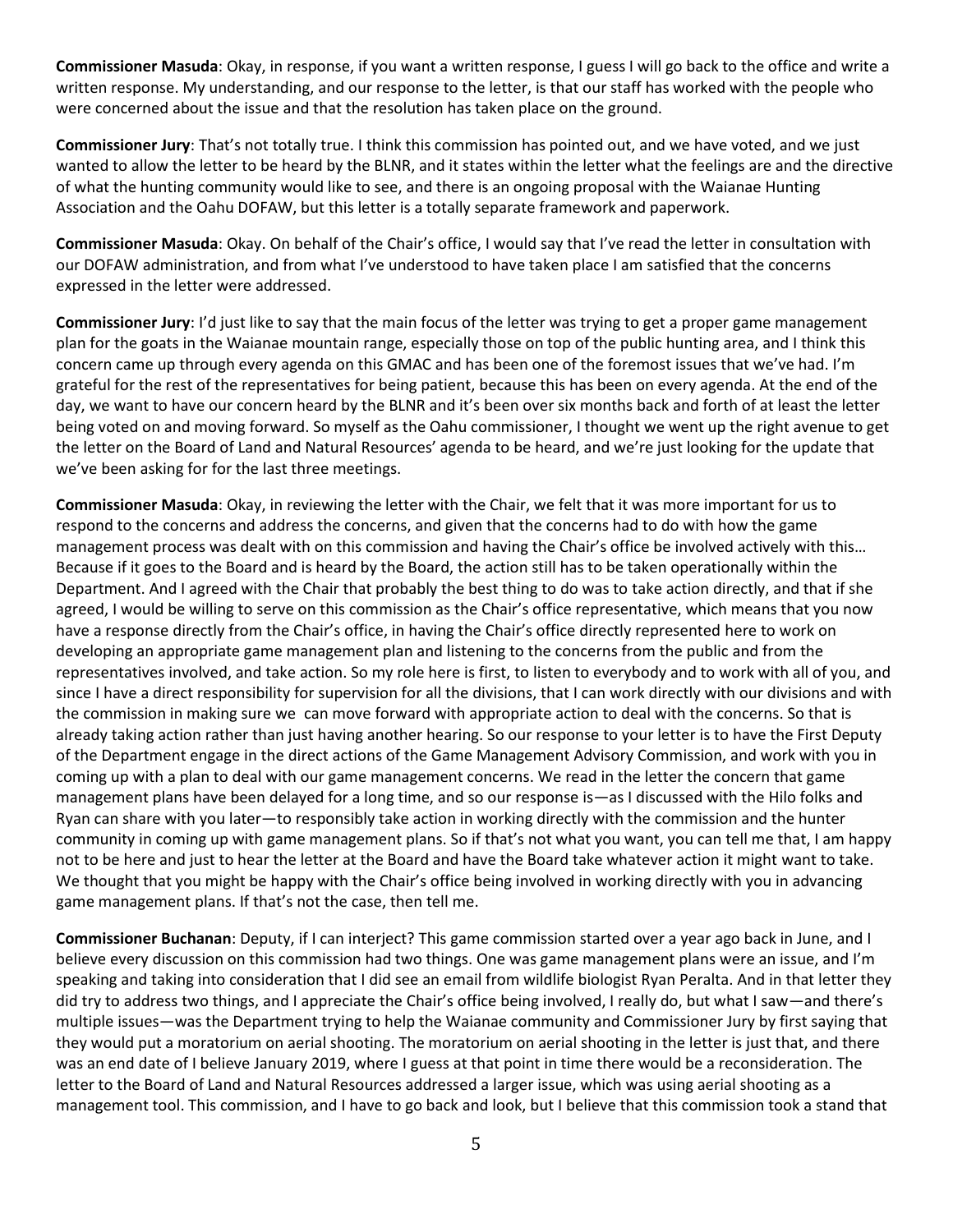aerial shooting from a helicopter was not a management tool that we were in support of. So that is the issue that we wanted to take up with the Board, and the Board action that this commission wanted to see was that the Department of Land and Natural Resources would not use aerial shooting as a tool. So I sit here as the cultural seat, and I have testified earlier on this board, and I didn't want to be the cultural seat but I guess they put us in here, we needed one—and I look at Mr. Manaku is sitting here and he was sitting here in June, and he's been at the Oahu meetings, and he asked us a great question. That question went into the legislative report last year. The question was: If the Department continues to eradicate his wild resources that he uses for subsistence, what would the Department do to make up that loss for him? Because we would be regulating his practice as a subsistence gatherer out of existence, which is adverse to the law. And the Department has never answered that question, and there's never been a population assessment out of the Waianae aerial shooting plan. And so if you don't know how much game you have, how can you tell Mr. Manaku, how are we going to ensure his practice in perpetuity? So that was the bigger overarching question for the Board, because this commission already took a stance that we were not in support of aerial shooting as a tool. So you can see how Mr. Peralta's email to the Waianae Board is in conflict. So the conflict is that there's no resolution saying that aerial shooting will not be used as a tool, and if it's not going to be used as a tool then I believe this commission wants confirmation as to the scientific protocol other than using sign-in stations as a valid scientific response to measure population density within his ahupua'a where he lives. So that has been one year, and that question has never been answered, nor has that question been vetted other than within this commission right here, and it remains a real concern. I am not a recreational hunter, I'm a subsistence gatherer, there's a difference. I sit here with many recreational hunters; I am not a recreational hunter, so for me, that is a very important issue. So that is one issue which should be addressed by a game management plan, and so that's the building blocks. We wanted to make sure that the Board was aware of it. Now that the Chair's office is here, the Chair's office can be aware of it. There can be some resolution at least for Waianae, but we still have to answer that question statewide. Because it is an issue in East and West Hawaii. My understanding from the goat eradication on Mauna Kea to Watershed Partnerships—which we all support by the way, and it could be an issue of prioritization, I don't know what it is—it stemmed from us giving priority to the Waianae watershed in our discussion starting with this commission back in June, and it still has not been resolved. So that's where I believe we are, I can see some headway, but Josiah, if anything I said is adverse to what you believe to be the current situation, I don't think that's the resolution we were looking for, just a moratorium. Which is good, because we're not going to have aerial shooting for two months, but what's going to happen at the end of those two months? Nobody set a schedule of meetings, we tried to get a schedule of meetings set between the Waianae community and the Department where they could have somebody facilitating to come up with a resolution of what management tools where, and then there were issues with the Board of Water Supply… There was an issue that there was not a fence, that aerial shooting was occurring in open areas, so that's another issue. And then, again, what is the population count? There were multiple issues. Josiah, do you have anything to add?

**Commissioner Jury**: No, I totally agree, Representative Lori, and I think addressing those issues comes back down to yes, there is some consensus being made that has been worked toward by our own legislators that have been in support of this commission, but in terms of the big picture, it is the proper game management plan that we've been pushing, and if the Department or the Chair's office has been informed about what's going on, we would really welcome you to come out and talk more story with me or the Waianae Hunting Association and being more involved, but at the end of the day, our capacity as a commission is to advise the BLNR and that's what we've been trying to do for a while now with this letter. So when we come to the update on the letter, it's for the hunting community, the leeward coast, and the people who have seen this and put trust in this commission. A lot of frustration has been coming up over the last year over it, but I think they believe in this commission and allowing this commission to do its work and the process it takes, but we'd really like the letter to be heard.

**Commissioner Masuda**: Is there an Oahu game management commission?

**Commissioner Jury**: There is no Oahu game management commission. There's a coalition of associations and clubs that come together, but as for an Oahu game management commission, no.

**Commissioner Masuda**: Because I know there is a game management commission for Hawaii County. Is there one for Maui or Kauai? No? Okay, so only Hawaii County has one.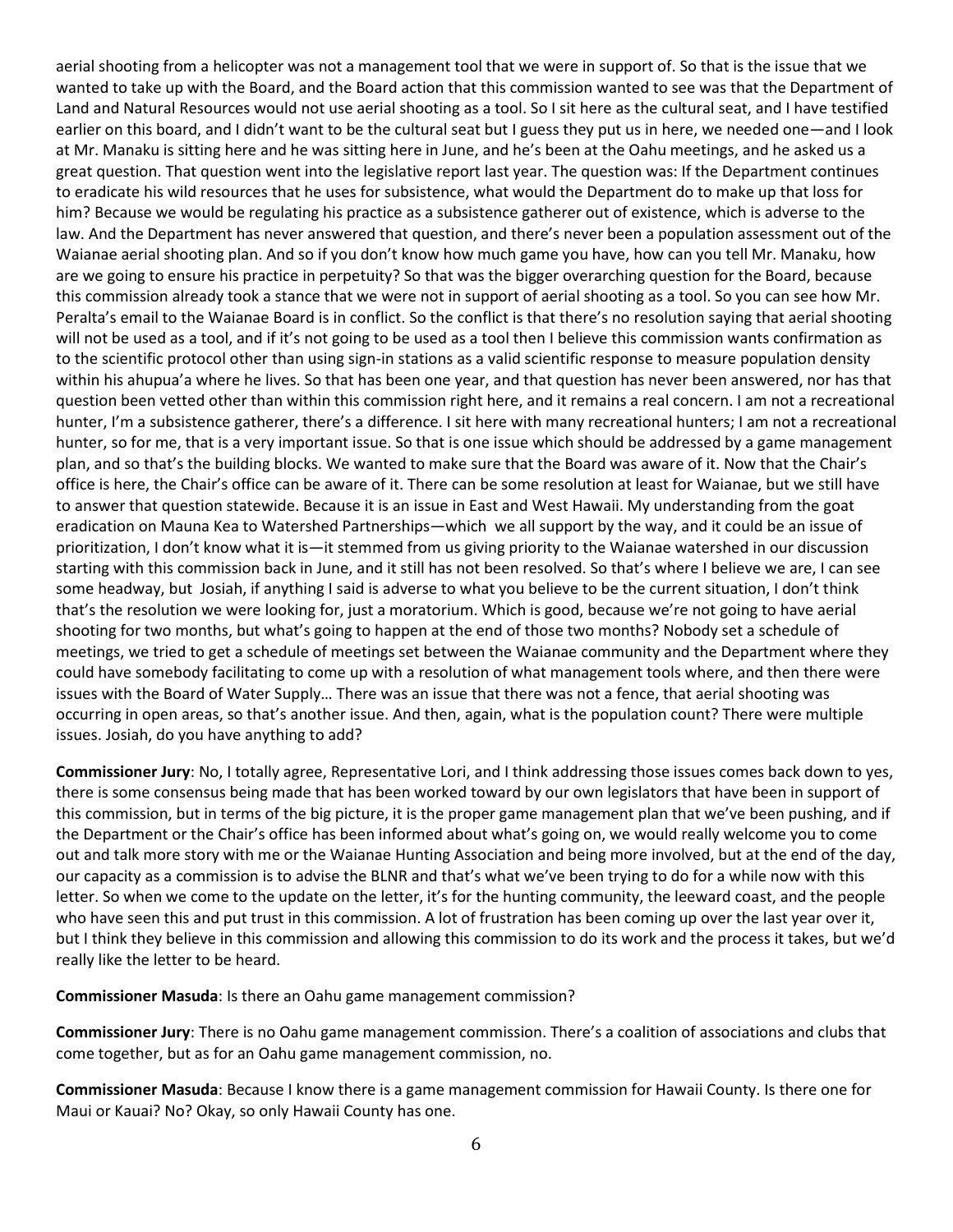**Commissioner Jury**: Just to bring the level to our standard, we have multiple town hall meetings and neighborhood board meetings, close to a dozen, and DLNR, and they're addressing those concerns, but again it comes back down to sustainable yield and understanding that there is going to be a population for the future.

**Commissioner Masuda**: So what I'm hearing you say, Commissioner Josiah, is that the priority for this commission is to work on, establish, and have agreed on an approved game management plan for statewide that helps to help give direction so that there is a wildlife management plan for birds or game or whatever.

**Commissioner Jury**: I think that's definitely the issue and I think that's definitely a concern of the hunters in general across the state, but in Waianae specifically, the hunting community wants to assist and want to help manage the population there, but they need this proper game management plan as a baseline to start contributing, you know?

**Commissioner Masuda**: Okay, I understand the need for plans, needs to be worked out, but I also understand that you as a representative for Waianae, along with Mr. Peralta, have met and have worked on a temporary agreement on how to resolve the past situation so that it gives us a couple of months to work on something.

**Commissioner Jury**: Yeah, I think Ryan and myself, the Oahu DOFAW have been working together on what we were able to conclude and move forward on at that level, but in terms of the letter, it's at the level of the BLNR, and that's their directive and what they want to give. So I think at the Oahu branch level we're definitely there, we're talking all the time, and we're seeing what kind of stuff we can give and take with the hunting community, but it all comes back down to this letter.

**Commissioner Masuda**: Well, in reading the letter, both Chair Case and I determined that what you guys were really looking for is some action on working on developing a game management plan. So rather than taking it through a Board of Land and Natural Resources hearing process and all that, we decided that we'd work with you on developing a game management plan, and to help make that happen, the Chair and I decided that I would be appointed to represent the Chair's office directly in this Game Management Advisory Commission to help make that happen, and that's why I'm here. The Chair felt that the action has been waiting for a long time, this issue has been ongoing for a period of time, and we wanted to respond to it actively, so that's why I'm here.

**Commissioner Jury**: So would it be fair to say that you spoke with the Chair and discussed this issue, and you felt no further action of aerial control would be done in this particular area until we conclude about the game management plan.

**Commissioner Masuda**: Until we have a chance to work with you and others in Waianae, along with our Oahu district folks, taking a look at what you might recommend to this commission…

**Commissioner Jury**: Before we move forward to any other DLNR project…

**Commissioner Masuda**: I'd like to see whatever you guys recommend be considered by this commission, discussed as a commission with folks that are interested, and come up with a plan of action that could be incorporated as part of a state-wide game management plan. And that begins to move the idea of having a game management plan forward. The Chair and I felt that you guys deserve a push to us having some action, and that's why I'm here.

**Commissioner Cremer**: The reason this commission came about is for collaboration throughout the islands and the state, because we have been barking, screaming, yelling, pulling hair and teeth to have a game management plan that is sustainable for our state. Every island will need to have a different plan, every island is different, we can't have one general plan for the whole state, it's got to be separate. Every island is different in climate, game population, critical habitat, birds, plants, whatever it is. And we all came to the state capitol for several years and lobbied and lobbied. He was one of the main guys with Ron Kouchi and the other guys, Senator Rhoads, whoever else was there. I remember going door to door, because for me, I'm 52, I've lived off of game meat all my life—lots of times there wouldn't have been food on the table if my dad never hunted. Lots of times there wouldn't be fish on the table if my dad never hunted, because there was a trade. My grandkids still eat the same way. Every year, at least a thousand pounds of game meat go on the table of everybody, whether it be smoked meat for parties, somebody need a fat pig for kalua; this is home for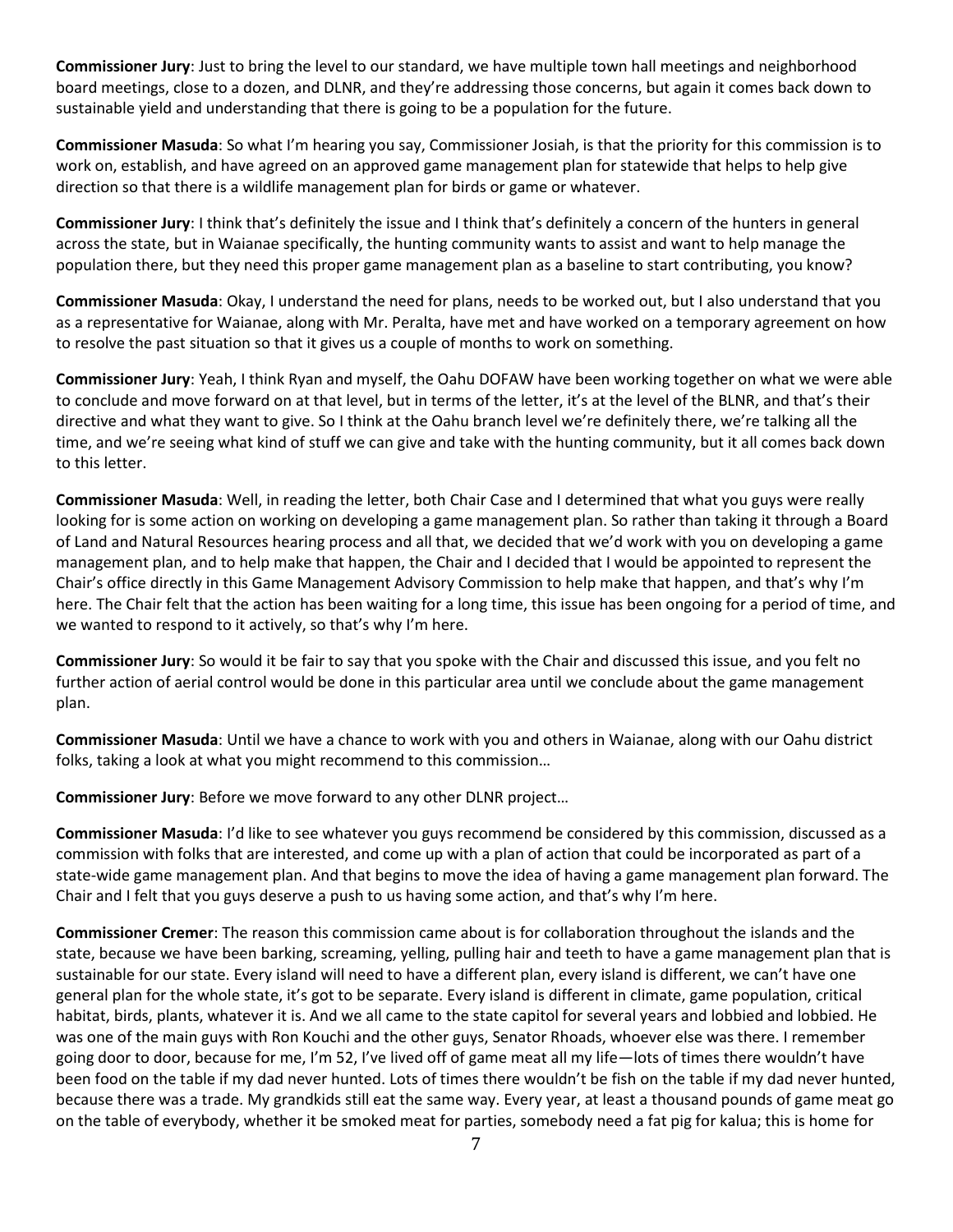me. Being able to have a sustainable game management plan, that's the reason this commission came about. Ryan can tell you, they've been trying to get a game management plan for over 10 years, it's been sitting in DLNR and Wildlife, never took place. That's the reason we want to go in front of the Land Board. It hurts me inside, because I worry about what Hawaii will be like as far as being sustainable. During a hurricane, we never had food on Kauai at the beginning. I go down to the beach, I spot [indiscernible], I tell a guy. Guys get pig meat, we trade, we share in our neighborhood. We never have freezers or coolers in the beginning, but it's about sustainability, and this is really home for me as far as getting a game management plan. And I hope, if you guys are going to make that promise—and I never met you before, and I don't know what you're like, but I've dealt with administration before and I've got a sour taste in my mouth to be truthful…

**Commissioner Masuda**: I hope I can make it sweet again.

**Commissioner Cremer**: I appreciate that. I'm done.

**Commissioner Masuda**: May I respond? I've heard your feelings and I share the fact that what you've been able to—and I've heard this, because I've worked with hunters on the island of Hawaii from the Forest Service point of view, in terms of working together on how we can maintain our forests and our wildlife and all of that together. I'm a local boy, I have no problem with eating all the stuff that my friends, since I don't hunt anymore and can't, I'm too out of shape for that and for diving, but all my life for over 60 years I've hunted and fished too. So I appreciate and I can empathize, I can feel what you feel. And because of our concern for your sustainable practices and the fact that sustainable hunting and fishing on my island home on Hawaii is a very important thing, and we care about this. That's part of the reason why I volunteered to take on this assignment very willingly. I don't feel like it's fair to have a rhetorical plan for 10 years, I think that's enough. Chair Case and I both feel that it's time that we begin to move on this, and I plan to move on this. All of my wildlife folks here all feel like I do, and we will work together, our wildlife staff and hunting community will work together, it's not a question. And we're going to come up with some draft plans that hopefully all of you… and as commissioners from each island, I hope you take an active leadership role on each island, in each county, to come up with county drafts that can together make up a statewide plan. At this point, from this meeting forward, I can talk with you about what we do or what we don't do. My history is not with managing make believe things, I don't like that. I can tell you that my professional career has been clearly, I think, one of getting things done, and our governor and our Chair have a Sustainable Hawaii plan, we believe that hunting and gathering rights are an important part of the whole plan, and I'm here to work with you and with our hunting community and DOFAW staff together to work out a clear, wellthought out plan. That's what I can promise you from today forward. I won't even begin to argue our history with you, because I've not been part of it, and it would be BS for me to do that. I don't want to get involved in BS stuff. So I can promise you that we will work forward to get a game management plan done. I think we can get going with a wildlife plan for birds, we can get going after that with a wildlife plan for ungulates, in the meanwhile, I hope you will all agree with me that water and watershed is also important, and how we deal with things that prohibit the protection of our watershed is also important. From what I understand from reading all of the material, the control of the further destruction of any forest in Waianae by ungulates is part of the concern, so I want to hear and get your guidance on this too, because I think we would agree that the forest to return to Waianae, because as we get the forest back to Waianae, hopefully the rain will also come and gather around the forest. So all I can say Ryan is that we have to work together on this.

**Commissioner Cremer**: As far as making a game management plan, I don't think we should start with birds. Birds don't feed people like goats and pigs and deer. I think we should start with ungulates first for the wildlife management plan, because how many people eat birds versus how many people eat deer, pigs, and goats? Just my suggestion to the…

**Commissioner Masuda**: Why don't we hold on our own opinions until we begin to have a working opportunity and a working session to gather all of your thoughts and begin to organize it so that we can move together in formulating a plan.

**Commissioner Cremer**: That sounds good.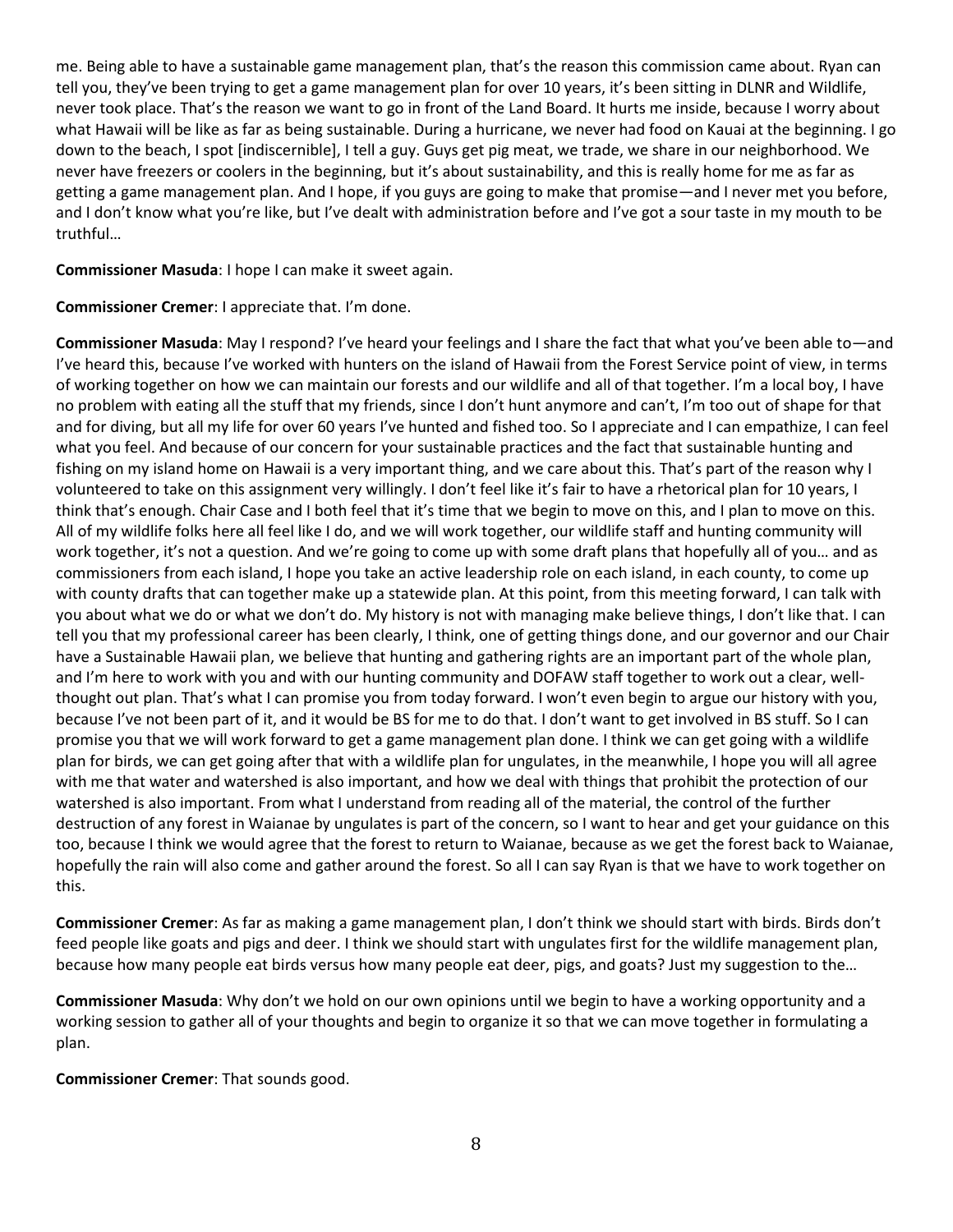**Commissioner Masuda**: A good plan is not just a product of a bunch of people writing to each other, whether it's from the administration or the users themselves. A good plan is a product of deliberate work done by all the participants and those who are interested. And I'm here to make sure that those who have an interest—especially including our representatives and senators because we need your support in making this stuff happen, and we're delighted that both of our key people are here today… but we will work together. And in fact, Shaya, I'd like to make sure that whenever we have a working group meeting with our commissioners and hunters and staff, that we let both Senator Shimabukuro and Representative Yamane know, so if they want to come they can get in.

**Commissioner Buchanan**: Thank you deputy. Anyone else have anything on that?

**Commissioner Masuda**: You know, we need some time to get to know each other, because you don't know me and I don't know you. I know Lori some, because we've worked together on some critical issues, and I know her brother very well because we're good friends and believe in the same kinds of things on justice, so I'm good for pau hana time too, and I like smoked meat…

**Commissioner Buchanan**: We need animals to smoke meat.

**Commissioner Masuda**: Just off the top of my head, I can tell you that the amount of goats I see on my way to the airport from Waimea to Kona all the time, I hope you guys will help to get rid of some of these goats, because I hate for another car accident to happen because of the tons of goats we have. You know, the department doesn't have a problem with you guys harvesting a lot of goats, I don't think. Jim, are we protecting goats?

**James Manaku Sr**.: There is a limit to what we can take. If we take more than that limit we get arrested.

**Commissioner Masuda**: Maybe we need to address this kind of stuff. If there is a state regulation that says you can only take half a goat or whatever…

**James Manaku Sr**.: One goat.

**Commissioner Buchanan**: It's called bag limit.

**Commissioner Masuda**: If there's a bag limit on goats then we need to talk about this.

**James Manaku Sr**.: You make a lot of people happy.

**Commissioner Masuda**: Well I'm not saying that to make you happy, I'm saying that to look at whatever I think is reasonable.

**Commissioner Buchanan**: Thank you, Deputy. Every time we talk about game management, I see all the DLNR staff start squirming, because they know and I know that there is a state forestry plan, every forestry has a plan, ever forest reserve has a plan, there are plans on top of plans. And then you have the NARS, so Natural Area Reserve comes in with their own jurisdiction and their own needs and protection, and we all know how funding goes, whether it's through the Farm Bill or USDA and those types of relationships within the Department, and birds, because guess what? All the money comes from the Feds for birds, so that's why birds have a priority—I'll just say that straight up—within those management plans, because that's the purse strings. So having a plan is not the issue, we have plans. How those plans affect each other is an issue within the Department. There is a disconnect between Forestry and NARS. There is a disconnect between jurisdiction. There is money wasted when you don't have a fence and you do open aerial shooting. From the maka'ainana's perspective, from the outside looking in, you know everybody tends to scratch their heads because they cannot figure out what the Department is doing, because it's totally in conflict with common sense kind of stuff. Being that we've been here a year, we really appreciate that we can be on the fast track now to coming up with a resolution. And with credit to Administrator Smith, in every meeting he did say "meet with your representatives, meet with your wildlife biologist, that's where you start," so I give him credit for that. So each commissioner has to take the kuleana to go the extra mile, to organize on their own islands.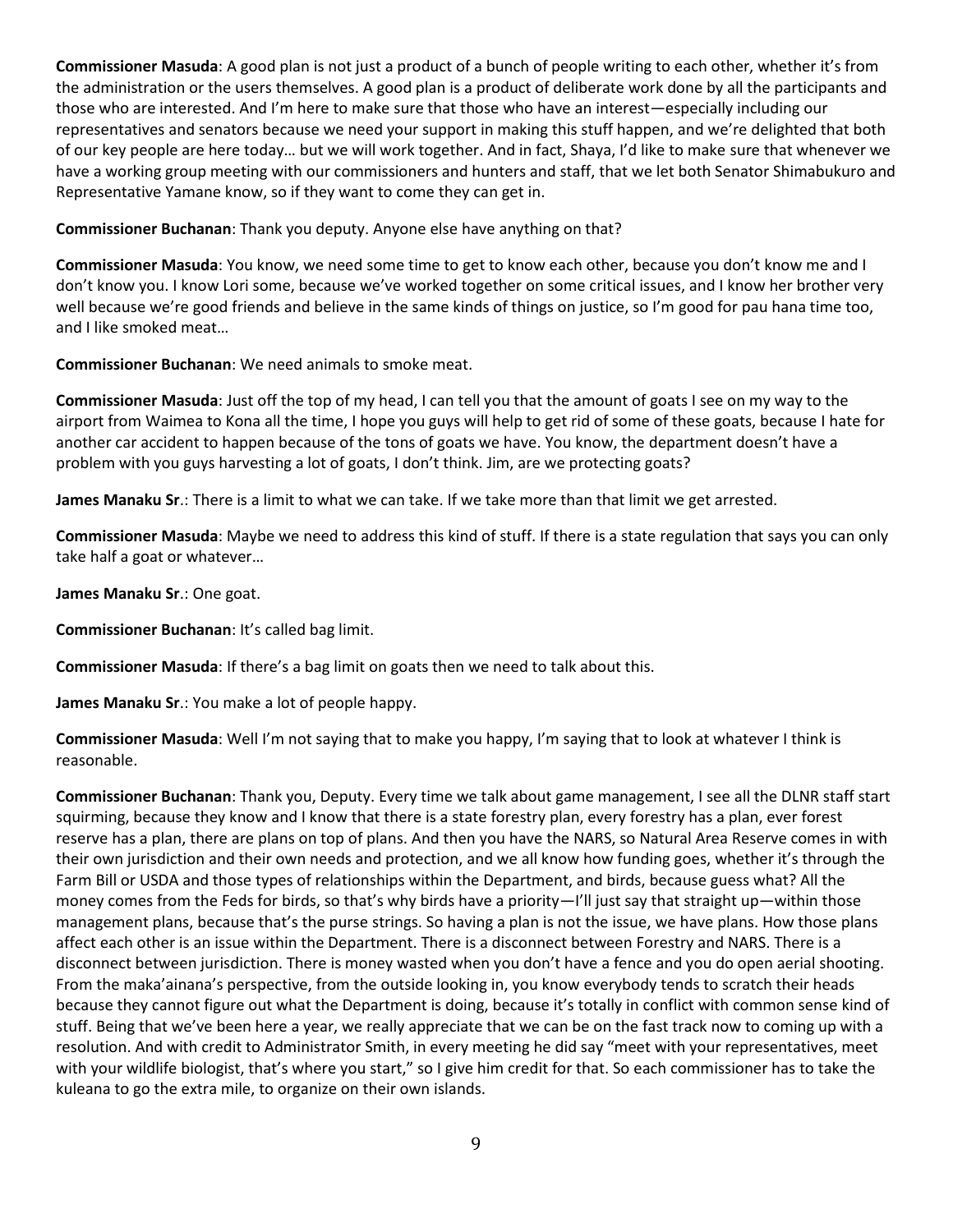**Commissioner Masuda**: And have those meetings been going on? I know Ryan has met with Josiah.

**Commissioner Buchanan**: Well, ITEM 7, the report by commissioners should cover that, because they're encouraged to meet with their biologists. We did request that the NARS people also be privy to these meetings, because sometimes those jurisdictions and those management mandates overlap. And the hunters get caught in the middle.

**Commissioner Masuda**: May I just say that starting today with my joining you as a commissioner for game management—I don't know if this is going to be for the first time, but—I am also going to continue my service as a commissioner on the NARS commission, so I will be serving on both and there will be a connection with both. So it's not an issue of trees and guns, or trees and wildlife, or trees and pigs, or whatever, it's going to be a work together to preserve our natural and cultural resources.

**Commissioner Buchanan**: Yeah, and it could just come down to where you put a fence or where you don't put a fence.

**Commissioner Masuda**: That's why Chair Case and I look forward to working with you, because we depend on… you need to know what's going on on the ground if you want to have a statewide leadership and statewide planning. We count on people on the ground, whether you're fishing or hunting. And I can assure you that I have a lot of relationships with people on the ground on my own, but I'd like to, in the formal state process, work with all of you who officially represent people on the ground.

**Commissioner Buchanan**: Thank you deputy. Commissioners, do you guys have any discussion on ITEM 4 before I open it up to members of the public, because it is an agenda item? Okay, seeing none, are there any members of the public wishing to testify on ITEM 4? State your name for the record, thank you.

**James Manaku Sr**.: Hello, thank you, and before I state my name I'd just like to make a disclaimer, I'm not here to represent people that don't want to subsist from game animals, I support them. In saying that, aloha, my name is James Manaku Sr., concerned parent, grandparent, great grandparent, cultural subsistence practitioner. My concern is that, first of all, I'd like to make a correction—the people that are going to make the decision across the street don't do that. Because let me share history with you folks. Everybody knows what they call Indians, yeah? But you know the Indians, when they first were conquered they promised them this today. The problem is tomorrow. You folks aren't going to be sitting here, so the concern and compassion that you have now may not carry on to the next people. I like his idea of better management so that the future generations can all have that opportunity, and not only a subsistence practitioner. I have nothing against anybody who's not Hawaiian going into the mountain and getting food, I'm not against that. I'm against commercialism, I think we need to look into that. Because you get people shooting our game, our pigs, and then… before they never used to give them away, but now I heard they're trying to give them away to homeless people. So my concern is, again, the ungulates are not the problem. To give you an example: they're going to make this enclosure at Kuaokala, they're going to gather all the snails they can find and put them inside there. Not one pig, not one goat, not one deer got into the enclosure, and guess what? They've got the Jackson's chameleon, they're pets! You go in Nu'uanu and there are choke chameleons all over the forest. You look in this Jackson chameleon's mouth, he had two snails in there. You guys spend money on the ungulates but you guys don't spend money on the pests that come out of our pet shops. You know the birds, guess what they eat? The same thing all birds eat, they compete. Nobody's shooting them. Have you seen all the parrots we have in the mountain? They attack our birds. How come there's no concern for that? Why are we shooting the meat that we need to put on our table but let all of these things happen right in front of us? I know you guys don't go in the mountain, but I go there so much, and they're so prevalent—this is what's happening! It's not the people who are there, it's all of these things coming out of our pet shops that people feel sorry for and let loose. You folks need to address pet problems. And like we were saying, there is a bag limit, and we could have prevented this if you would allow us to go beyond that, because I have a lot of friends that I give smoked meat to that don't hunt. My neighbors, they get something and they always share. That was the way it was in the old days. If I had more than what I needed I gave it out. But I'm worried about what's happening, I'm worried that we're going to allow commercialism, and that's probably going to kill the game. Hikers, people on bicycles, they're going to infiltrate our mountain. They don't want to be run over by our dogs, they don't want to bang into pigs, they don't want to be hit by goats running away from us, and if you're going to go hunting you know goats are not [indiscernible], you have to worry about them, because if you wound a goat, especially a big one, they're probably going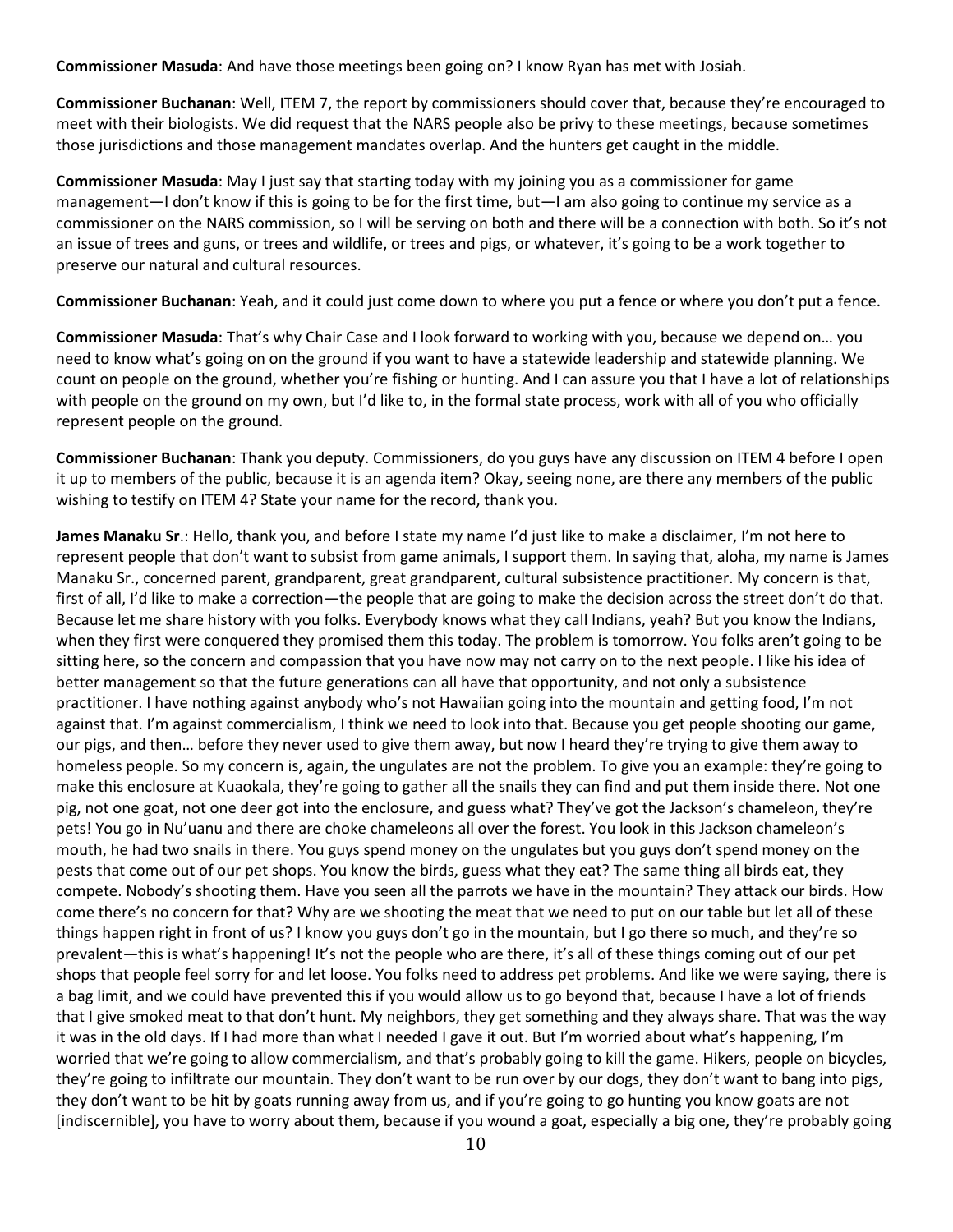to sneak up on you. And what he's going to try to do is take you with him. You know, that's what they do. But anyway, I'm asking you guys as a concerned parent, grandparent, and great grandparent of our future generations—have you guys seen my picture? I brought a picture to our board meeting one time, I'm blessed with five children, I have 26 grandchildren and now 5 great grandchildren—what's going to happen to them? And please don't say you guys are going to make a decision, like they'll give us something, no need. Just leave the animals there, we'll go get them ourselves. Nobody has to pay anything. So I'm not sure what you guys are going to do, I'm not sure how you're going to do it, but I'm a hunter, and I can tell you, when you shoot nine goats in one spot, something is wrong. You guys know that? When I shoot one round, and I have 1,000 goats in front of me, "bang!" and they all run. I cannot shoot nine at one time. So something is happening up in the mountains, and I'm worried, because when I walked up there, I don't know what they're doing and you cannot hear what they're doing. And I'm not sure if it's you guys or the military, but I know both of you guys are doing eradication in Makua on both sides of the mountain. So please help us make it safe for our future generations. And you know, look at me—I'm not pure Hawaiian, I'm Portuguese, Irish as well, and all of us are mixed, I'm not looking at one of us, I'm looking at all of us, and I'm looking at the old ways. If you get more than what you need, share with your neighbors, because when they get something, they'll share with us. So thank you very much for allowing me to speak.

**Commissioner Masuda**: Thank you. I've heard you speak in the legislature and I've always respected your tenaciousness. And I remember when we used to gather limu or fish or whatever, we'd always got to the old folks first, but you know what, nobody came to my apartment yet…

**Commissioner Buchanan**: Are there any questions for the testifier, commissioners? Okay, seeing none, is anyone else in the public wishing to testify on this item? Please come up and state your name for the record.

**Pooya Motlagh**: Aloha everyone, my name is Pooya Motlagh, and I'm the president of the Waianae Hunting Association. I believe it's critical that the Waianae Hunting Association helps out in the management that we're seeking right now. And also, the Waianae Hunting Association doesn't want to be part of an eradication process. We want to keep it sustainable for our future generations. And we also came up with a proposal for the DLNR, and in a nutshell, it's: we need a game management plan, and we need access to these areas. It's super simple, very easy, and it will save them a lot of taxpayers' money. That's all.

**Commissioner Buchanan**: Thank you. Any questions for the testifier? I have a question if nobody has a question. How often do you think your association could meet with Department staff, and maybe the Chair's office and Deputy, in order to try and expedite where you're going with all your requests?

**Pooya Motlagh**: When do you need us there? That fast.

**Commissioner Buchanan**: Okay, awesome. Thank you very much. If there are no other questions, is there anyone else in the public wishing to testify on this item? Senator.

**Senator Shimabukuro**: I'm very pleased with what Deputy Director Masuda has said. Two things I just wanted to raise though is the timeline for the game management plan. I heard you say that you want to try to beat the January 2019 deadline, because the temporary agreement that was reached exempts all of Kamaile'Unu and Makaha from the aerial shooting until January 2019, and the Waianae Hunting Association and the community are very happy to hear that. However that's fast approaching, so I guess I'd like to propose that if the plan can come out before January, great, and if the plan can not come out before then, would it be possible to extend the moratorium for at least those two areas, maybe until the plan comes out? Because I just already foresee what's going to happen in January if there's no plan and the shooting starts up again, I can see the community getting concerned. The other concern I had was what's going to be the process? Because I can imagine that the key stakeholders here that are going to be trying to come up with this plan would be the hunters, you folks, and then DOFAW. There's a big divide between you on certain issues, and so I'm just wondering how we're going to deal with that. Should there be a body that is the arbitrator, perhaps, or it sounds like what you were saying is that you'd rather keep BLNR out of this, or I'm not sure, so I don't know whether GMAC should be the arbitrator if DOFAW and the hunters can't come to an agreement, or should it be BLNR, or there might need to be… speaking from my perspective, that's often the seat that Representative Yamane and I are dealing with, often a bill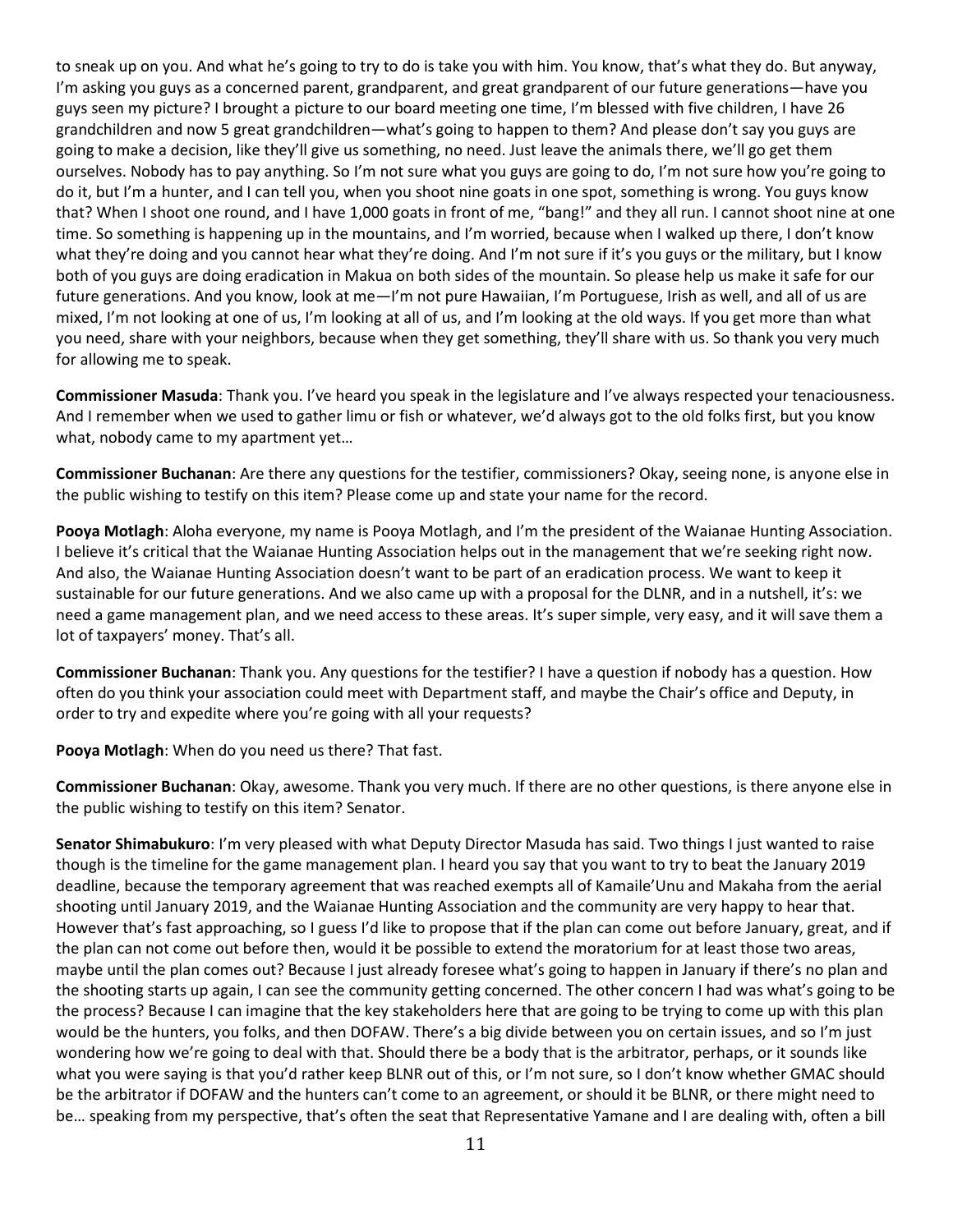will come up and we have two people on polar opposites testifying, "we oppose," "we support," and that's where the legislature has to come in and try to come up with a bill that's a compromise between the two sides. And then the Governor has the right to veto, and that's a whole process, so there might need to be some process, a miniature version of that, for this plan to be finalized. Because having sat in on some of these, I already know…

**Commissioner Masuda**: I'll be happy to answer when you're done.

**Senator Shimabukuro**: Those are the two things: the timeline, and also the process if there are any kind of points where it's a dead heat and they just can't, there's a wall.

**Commissioner Masuda**: If I might take a moment to answer? The January timeline is in reference to the Waianae concerns.

**Senator Shimabukuro**: Yeah, it's just Waianae.

**Commissioner Masuda**: Good, because I hope you're not telling me to get the statewide plan done by January!

### **Senator Shimabukuro**: Oh no, no, no!

**Commissioner Masuda**: Because the statewide plan will have to respect the concerns and plans from all four districts. And even for Oahu, Waianae is one area, we need to get the other areas on Oahu involved. The way I would envision this is that each of the commissioners here in respect to any planning and any activity and meeting within their island or district would be involved. They would represent the commission. And I will be present at all of those meetings kind of as a facilitator, if you will. I see my role in this center more as a facilitator than as a promoter of a particular point of view. I would count on my wildlife scientists and managers and DOFAW staff people to represent the point of view of science, of what the facts are, and what the DOFAW position is, I would count on them to be advocates of that. And that's their duty. I would count on the representatives like Josiah for Waianae and some of the hunter friends that he has who are from Waianae to represent that point of view. And then the process would include us getting together, and I know reasonable people exist everywhere. Unreasonable people are everywhere also, but hopefully we can get reasonable people together and make a plan. Representative Yamane, do you have anything you want to add to that?

#### **Commissioner Buchanan**: Thank you Senator.

**Representative Yamane**: Glad to be here, nice to see you. I just want to go back into the intent of why the game commission was started, because this was a collaboration that was done at the request of DLNR to bring in the community to work together, not only on the gaming commission but also to address the issue of aerial shooting. So the reason why aerial shooting passed, and we can look into law to make sure it's very clear, is that we were concerned about the safety and well-being of DOFAW staff that were doing the aerial shooting. So the agreement with them and the previous deputy—we can subpoena him if necessary to make sure that the agreement still stood—was that the hunting community was willing to come in partnership with DLNR, and this has been sitting on the table within this administration for two years now. My understanding at the time, Kauai was up there in regards to having a management plan that could potentially be a template to be used in other communities, however we have seen no movement on it. So what we would like to highlight to everyone here is that during the next legislative session, if there needs to be a rediscussion about game management plans and putting in a timeline, as well as the issue of the validity of aerial shooting, that can also be put on the table, as well as if DLNR does come up with proposed plans and management and needs resources, I would be a strong advocate for that. I believe in the people that work, in the line level staff that goes out there—that's why we pushed the issue of aerial shooting, to make sure that they're safe. However, we need those accurate numbers and resources if we want to put it in that direction. The concern that we have is the fact that the hunting community, who wants to be part of addressing this issue, is not consistently being requested. So we've heard before from the administration that we'll get to a plan by 2019. Our concern is, you mentioned the Governor's Sustainability food plan, which is supposed to be done by 2020, and so you're saying verbally that that's part of the process, having food meat sustainability by having that partnership with the hunters. Well, we're still waiting for that to be fully and validly brought out, so as the administration moves forward into 2019, 2020, or judging from which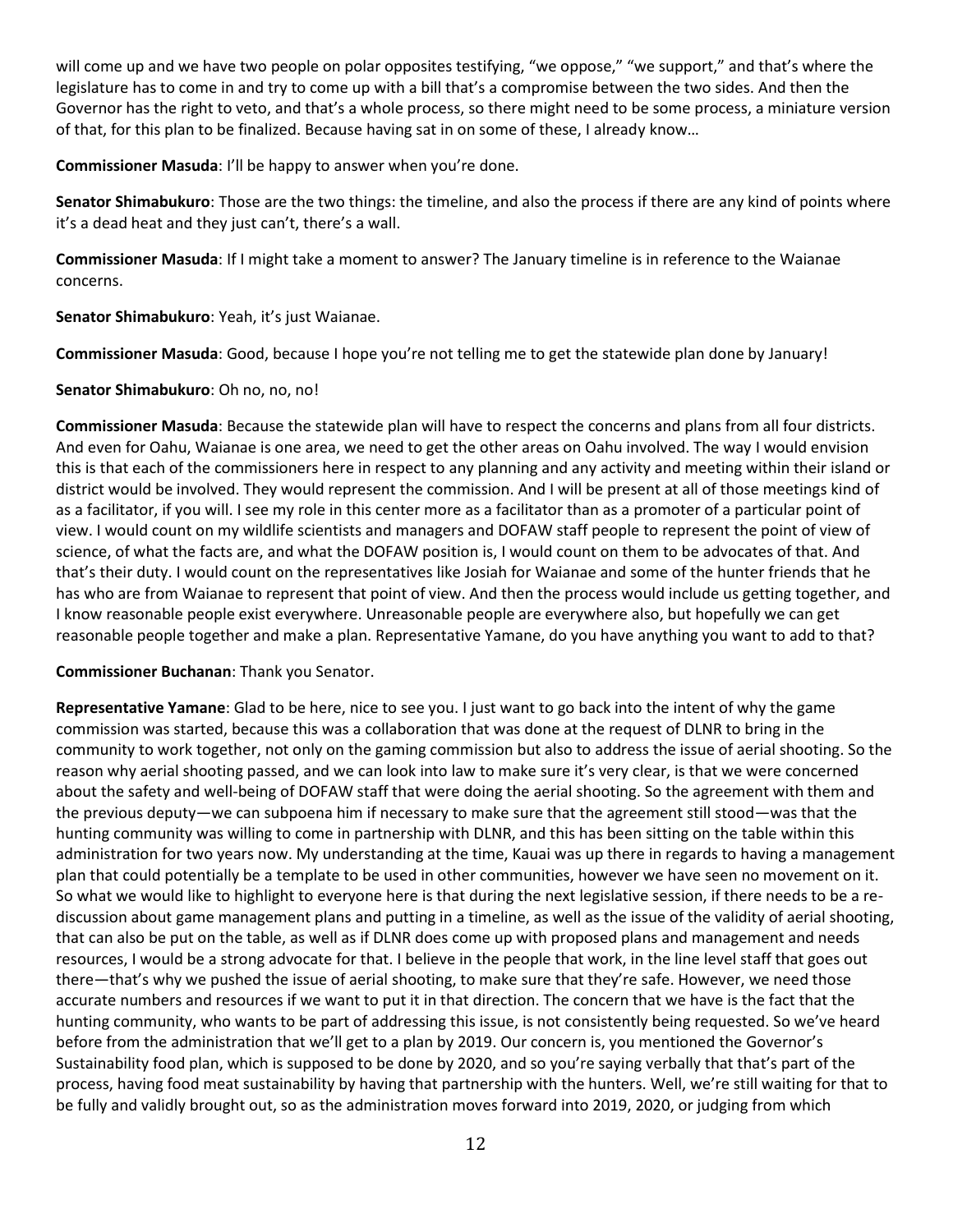administration, the legislature would like to be an active partner. And we encourage all of the groups, we've met with Oahu Pig Hunters several times, so we hear from them because that's part of our jobs as Senators and Representatives to hear from our people in our community. And so what they say loudly is that when they come to this administration it goes into a black hole. And so we would like to see movement forward to put some of these plans into place, because the hunters are a great resource and there are a lot of people committed to making the community and protecting the watershed, so it doesn't have to be a watershed or fence versus that. In the Waianae coast there is very good management, I think people with more resources could expand that management and be a model not only for Hawaii but to the nation. But if we only continue to focus on tree growth and those things… I think it needs to be a combination. Any questions?

**Commissioner Cremer**: No, thank you very much.

**Commissioner Masuda**: I want to thank you too.

**Representative Yamane**: Nice to see you! I haven't seen the Director since the middle of 2017, I don't think I saw you since March of this year… Oh, I saw you on the sidewalk… But I would encourage, bring it up. I don't think it should be hidden. Bring issues like this up to BLNR, that's what BLNR was intended for, that's what the legislature's intent was. Bring up these issues. The game management commission was sat on for I think over ten years. That issue, and I think the timing was right two years ago when we brokered negotiations and compromise at the legislature. And so we at the legislature are asking the DLNR to fulfill their agreement by not only having the ability to do the aerial shooting, but making sure that these management plans are developed, and by our understanding, this is already overdue. Because my understanding when we brokered this two years ago was that the Department promised we would have at least one plan within one year. Now it's two plus years later and we haven't moved forward. So again, if need be, I think that the legislature would entertain that to help push resources and push the priorities of the Department, however we would like it to be where the Department is fully inclusive of the community and that you use this commission, that's why we established it.

**Commissioner Masuda**: We will come to you in January as a fully included group. And after this meeting, Ryan, you, Josiah, Shaya, and I are going to stay a minute and set a date for when we're going to get together. And let both Representative Yamane and Senator Shimabukuro know every time we have a meeting and where.

**Commissioner Buchanan**: Thank you Representative Yamane, thank you for the reminders, because sometimes we have to go back to the intent and where we were, and in good faith, everybody who did make representations at that time should stick to what they said they would do, so I really appreciate that, thank you for bringing that up.

**Representative Yamane**: Thank you guys, you guys brought out tons of people to come out and work with us on coming up with language, and that's why we're here today: one is to protect our state employees, that was a priority of mine, as well as hearing the voices of you, that's why we're here today.

**Commissioner Buchanan**: We look forward to seeing you again on Water/Land.

**Representative Yamane**: We'll see.

**Commissioner Buchanan**: Thank you so much. Anyone else in the public wishing to testify?

**Ben Gates**: My name is Ben Gates, my brother is the state representative for the Waianae coast, and although he's not here today, I'd just like to give his support for the Oahu game commissioner as well as the Waianae Hunting Association. And as Senator Shimabukuro mentioned earlier, the stop fly for aerial shooting ends in January, so if we can have that plan together, please include us, invite in the emails and he'll definitely be a strong advocate on top of gathering any type of resources within the legislature.

**Commissioner Buchanan**: Thank you for coming, send our kind regards to your brother. Do you guys have any questions for Ben? Okay, thank you. Anyone in the public wishing to testify on this agenda item?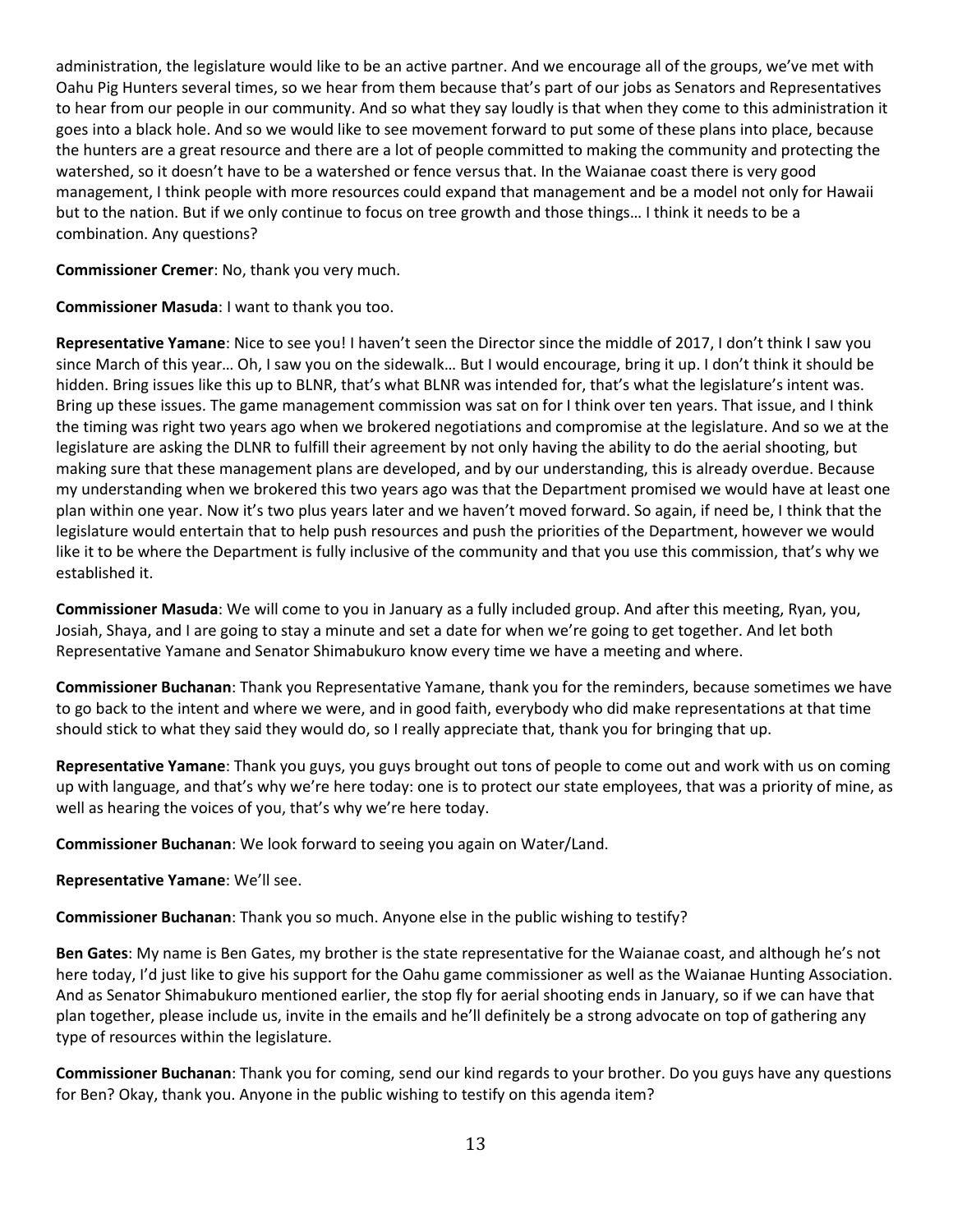**James Manaku Sr**.: I just wanted to bring up some things. First of all, this concern is not only for Oahu, this is for all islands, because I go gather on every islands and we all have family on other islands, so I just wanted to bring that to your attention. Also, when you put up fences like how they did in Kahuku ranch, what happened was that the goats eat what is there, so what was there was Ohia trees. Without that they would just roam around root the grasses from all over. Second of all, the Supreme Court in 2003 when the verdict came out on the Robinson & Gay Property on Kauai, they made a rule—it was our way of life to go up and do these things. Also, this is in the state constitution by which you folks have to abide. So I just wanted to let you folks know that in the constitution it gives us this right, so please protect it. Thank you.

**Commissioner Buchanan**: Thank you very much. Any questions for him?

**Commissioner Masuda**: Yeah, I have one request of Mr. Manaku. The next time we meet, I hope you're here. I'm going to buy enough sushi for everybody, but I'd like you and all my fellow commissioners over here who hunt—I want to taste all of your smoked meats. We're going to get a smoked meat pig out, okay? And I want to taste Ryan Peralta's product too. So are we going to try it? At our next meeting can we schedule this? I'll personally pay for all the side dishes, but you guys bring the smoked meat. I want to taste it from every district.

**James Manaku Sr**.: I'll bring smoked meat.

**Commissioner Cremer**: I'll bring sausage.

**Commissioner Kohatsu**: I'll bring sheep, as soon as you stop eradicating them.

**Commissioner Masuda**: Okay, good! Now this is just a sidebar, but I believe in working hard, but I don't have a problem with us having fun while we're doing it, because we're going to have to learn to work together. And one good way I learned about working together is that we can eat together.

**Commissioner Buchanan**: Commissioner Jury, do you have something?

**Commissioner Jury**: No, at this time I just want to say a big mahalo to our district representative, our senator, Representative Yamane. They've all been working hard, they've been in the community and hearing from the hunters and just being a part of organizing these emails, and we appreciate you guys on behalf of the GMAC and the Waianae Hunting Association and all of the hunters on that side, we're really grateful that you guys can heed our concerns and bring it to the table, and also address us and steer us in the right direction, so I appreciate you guys.

**Commissioner Buchanan**: Ditto, thank you very much. Okay, Commission, hearing nothing else we're going to close public testimony on that agenda item and before we go into ITEM 5 we need a five minute break.

### RECESS

# **ITEM 5. Updates on the current efforts made to renew Unit A Lease on Kauai Island.**

**Commissioner Buchanan:** Okay, we have quorum, welcome back from our recess. We're calling this meeting back from recess and it's in session. We're on agenda ITEM 5. Staff?

**Thomas Kaiakapu**: Good morning, my name is Thomas Kaiakapu, I'm a wildlife manager for Kauai DOFAW. The last update for the Kekaha Game Management Area, which is Department of Hawaiian Homelands: I sent out an email to Deputy Chair William Aila last week, he responded by email. I'm just gonna go ahead and read this out, and after that I'll talk about the history and their purchase of the Kekaha Game Management Area. It says here: "Aloha Thomas, I feel comfortable in committing to you for this year's hunting season, will not be impacted by the general license agreement. Jobie and I will be meeting with the Attorney Generals of both Departments. Assume that the license will be reissued for a minimum of a year and longer if negotiations are successful." Our last sit-down meeting with Hawaiian Homelands was back in February, 2018, and with that meeting, we're discussing a twenty year license agreement with Hawaiian Homelands for the continued use of the game management area. The Kekaha Game Management Area, we have been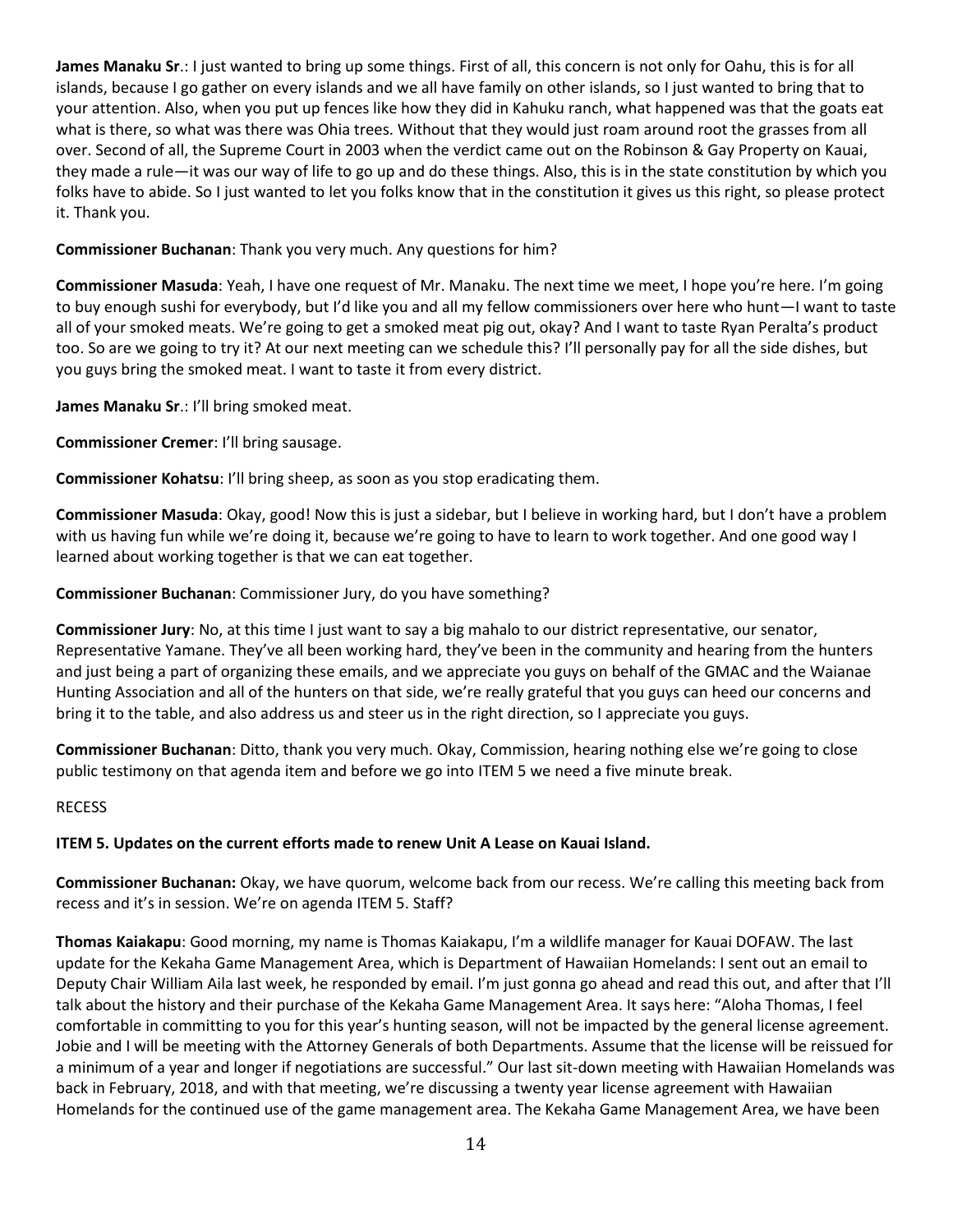working with Hawaiian Homelands since 1959 for the lease of that area. The Kekaha Game Management Area is 15,000 acres, we have a very good working relationship with the Department over the years— we've had 15 years of property agreements, the last 15 years ended in 2015, and since 2015 Hawaiian Homelands has been issuing us a one year extension up to now. The current extension ends this month, at the end of this month, so we're going to go ahead with our upcoming Black-tailed deer hunting season which starts September 1<sup>s</sup>, so after that I'm not sure what DHHL will want after the deer hunting season, that's where it is right now, but I wanted to reemphasize the importance of this hunting area because it is considered the most important hunting area on Kauai, more game are harvested on this unit than any other unit on Kauai, it is managed on a sustained yield basis. We have a four month feral pig season, three month feral goat season, two month deer season, and the rest is game bird, so it's open year round on weekends, Saturday, Sunday, and some state holidays, so that's the way it's being managed right now. With Hawaiian Homelands, when we were talking about this new agreement, they were wanting to allow their beneficiaries to hunt on first weekends, opening weekends, things like that, but our Attorney General said that would be considered unconstitutional, so now they came back and said can we hunt on non-hunting days. Right now we have the public hunts on Saturdays and Sundays and so they talked about hunting on non-hunting days such as Tuesdays, Wednesdays, Thursdays. Our response was, if you're going to allow beneficiaries to hunt on non-hunting days, then the hunters will become unsustainable, the area won't be sustainable anymore, because you're going to be bringing a bunch of new hunters into the area, which changes everything, because we manage at a level where… So what we had suggested was allowing DHHL beneficiaries to hunt in the safety zones, which is a fairly large area, and currently right now, during hunting season the game runs into those, there's lots of game in there. So we said "if you hunt in safety zones, you folks can manage it because it's under your area and you can manage the way you want, so there won't be any issues with the public hunting side, and the safety zone side," so they can manage the area the way they want it. So, they said okay, they're going to go back to their commission and then discuss this, so that was in February of this year. Since then they haven't really sat down with us yet, I've been sending Aila lot of emails asking what's going on, any update he can provide to us, and this is the last email he sent me. I'm hopeful that we'll get a new hunting agreement with Hawaiian Homelands, and I hope to hear from them soon, and that's where it is right now.

**Commissioner Masuda**: Is there anything we can do to help? You want to send me the email, the last one?

**Thomas Kaiakapu**: I think at this level, it could be at your level and their level.

**Commissioner Masuda**: I'm happy to request that they get on it.

**Thomas Kaiakapu**: I don't want to rock the boat. They're saying they're close to getting the final negotiation with their Attorney Generals, that's the problem. I don't want to rock the boat with them and be impatient, but our agreement ends this month, so of course I'm getting nervous.

**Commissioner Masuda**: You've got only eleven more days. So, why don't you respond to the email and say that you get three more days, because you need one week to get your stuff organized to allow the hunters to know ahead of time, right? You cannot get permission from them on the 31<sup>\*</sup> and let everybody know on the 1<sup>\*</sup>. Write them back, tell them you have three more working days to get you to your deadline, so that you have a week to inform the hunting community, and then send me a copy.

**Thomas Kaiakapu**: Okay, will do. I can do that.

**Commissioner Masuda**: And if we've got to hussle the Deputy AGs to get it together, then we'll do that. My job is a facilitator, your job is to tell me what to do.

**Commissioner Cremer**: So Thomas, are you telling me that all this time it's only you trying to work on that lease?

**Thomas Kaiakapu**: All this time since February, we've been patiently waiting…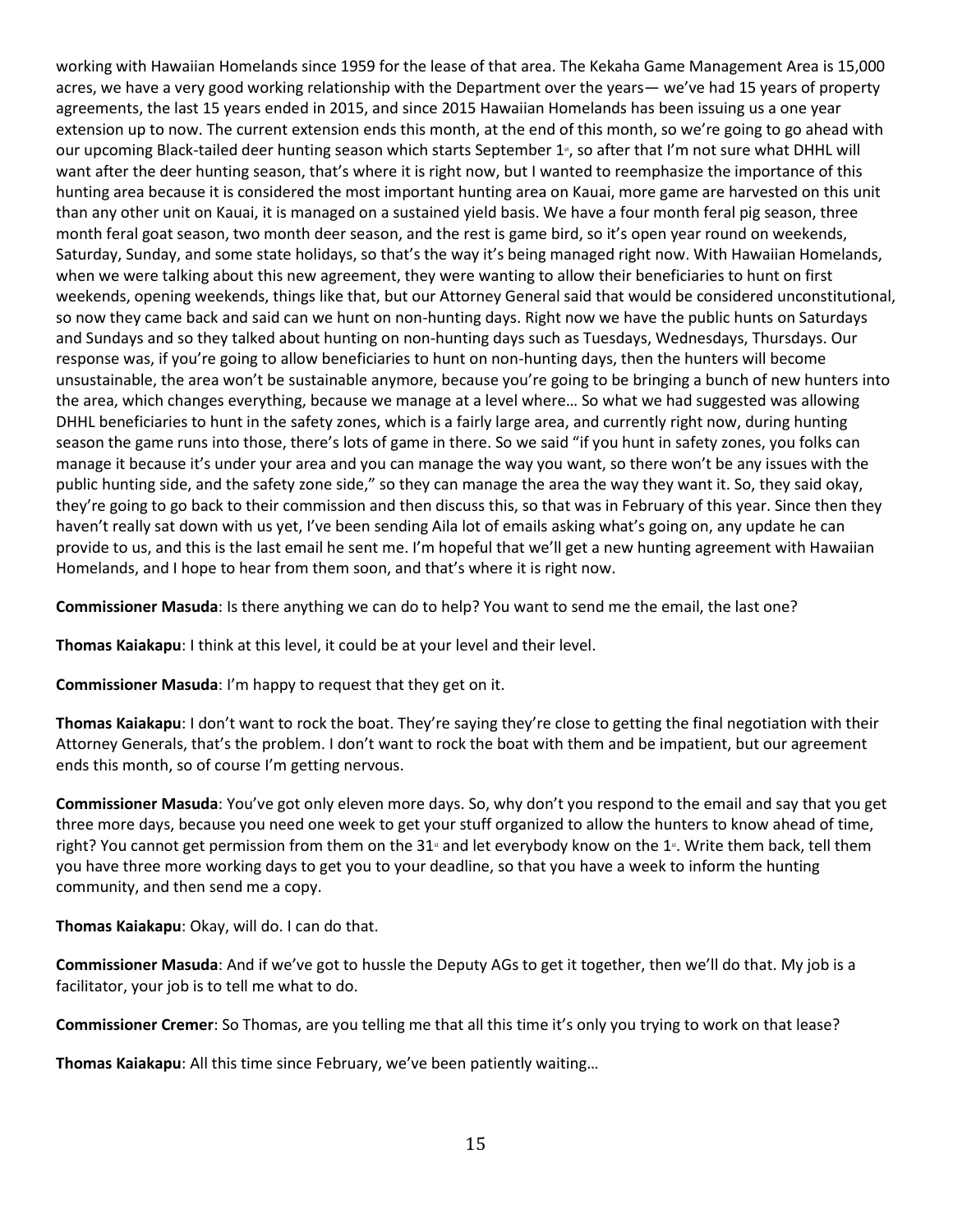**Commissioner Cremer**: But since 2015 to now, it's only been you trying to negotiate the lease, and not upper management?

**Thomas Kaiakapu**: Yes, it's been a slow process.

**Commissioner Cremer**: It bothers me to hear that, when it's something so important to our island and our state—I'm gonna tell you guys right now, a vast majority of license people on the island of Kauai have their license for that section, you know how much money you guys are going to lose in revenue, stamps, lottery hunts, whatever it is, you're looking at a big amount of money and revenue, because I would say that 80% of hunters on our island get their hunter license to hunt on Unit A, 80%.

# **Commissioner Masuda**: I think Thomas gets the message.

**Commissioner Cremer**: No, no, I'm not—this is something really passionate for me, don't take me how I'm talking, I don't hunt very often in that area, but I know who is going to be affected by it, and it hurts my heart. So you look at black-tail, pig, 2015, 2018, September 1<sup>s</sup> is the first weekend, we don't even have an agreement that guarantees the hunt can go on. You're affecting not only our island people, there's many outer island people that come and out-of-state people that come to hunt on this land. And I'm glad you say you're going to work with us, Bob, but I'm just going to share my—how can we invest money as a state into a lease that is only year to year, whether it's trail improvement, road improvement signs? You cannot, it's like running into a rock wall, every single year, boom, oh we're not going to spend that \$10,000 on road improvement now, because are we going to get the lease next year? Or we're not going to spend \$5,000 in safety zone signs and all that, because we don't know if we're going to get our lease next year.

**Commissioner Masuda**: Can I ask a question? How many thousand acres is it?

**Commissioner Cremer**: 15,000 acres.

**Thomas Kaiakapu**: Part of it is the safety zone.

**Commissioner Cremer**:Safety because of agriculture.

**Thomas Kaiakapu**: An area where there's a lessee up there, some sugarcane land that has been discontinued…

**Commissioner Masuda**: So there's a safety zone of no hunting. So how are the beneficiaries going to hunt there if there's no hunting? You said earlier that you recommended the beneficiaries hunt in the safety zone.

**Thomas Kaiakapu**: Yeah, that safety zone is about 3,000 acres in size, it's adjacent to…

**Commissioner Masuda**: I'm trying to understand, Thomas, if it's a safety zone, then why would the beneficiaries be allowed to hunt in there?

**Thomas Kaiakapu**: Okay, it was a safety zone created when Kekaha Sugar Company had the lease for sugarcane farming since 2001, so that area was created so the hunters don't go into the sugarcane fields to hunt, and at that request of Kekaha Sugar, they didn't want any hunters hunting in the sugarcane fields. Sugar went out, Kekaha Sugar left, and that area is still left as a safety zone, it's former sugarcane lands that are not being used currently.

**Commissioner Masuda**: So it's not a safety issue anymore? Okay, I understand, thanks.

**Commissioner Cremer**: Let the record show that, it's not aggression I'm showing towards Thomas , me and Thomas are close, we form a little team— my dad and his dad went to school together… It's just a passionate thing, and I don't feel that as an island wildlife guy, he should be negotiating a lease that is so important to our island and our community.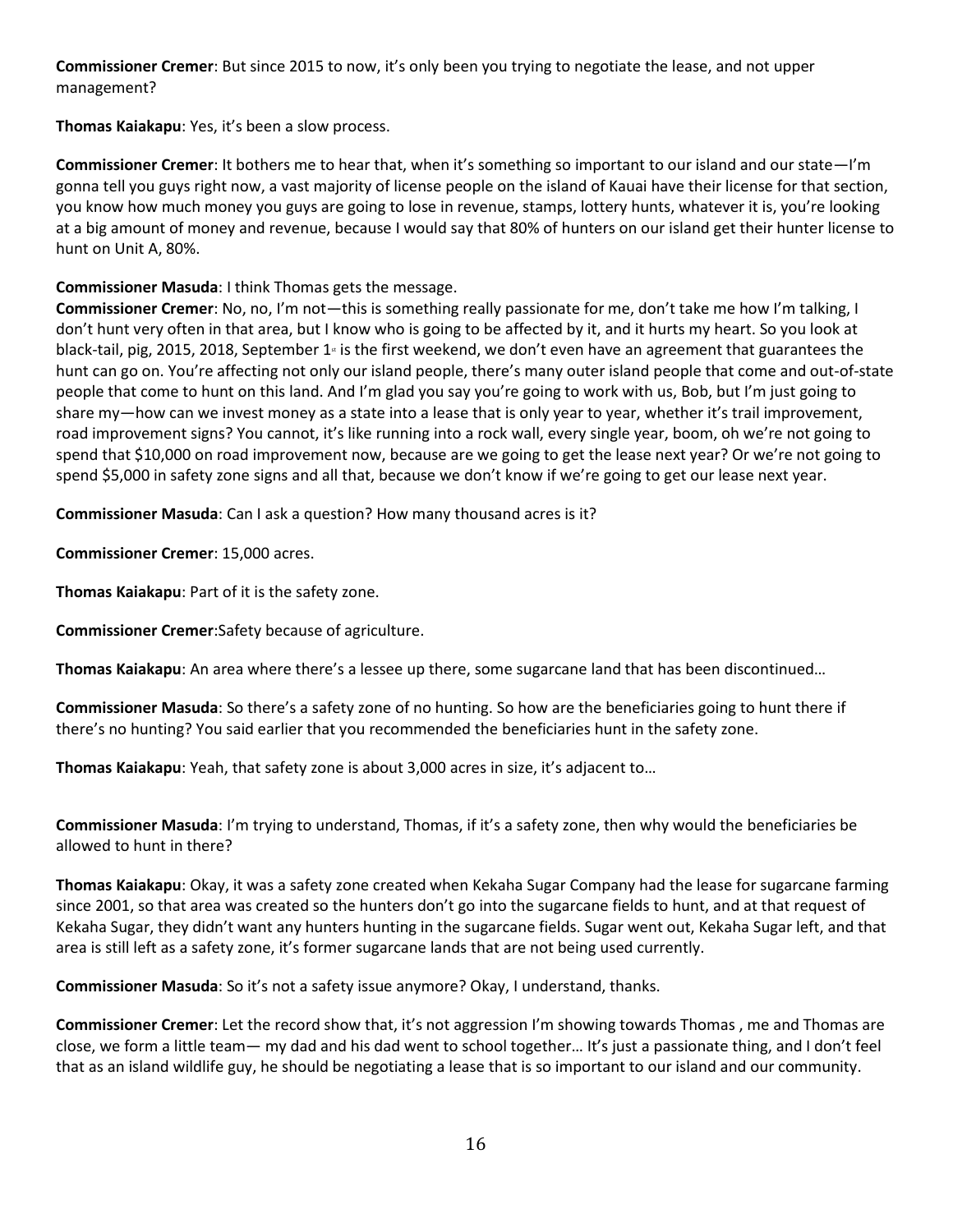**Commissioner Masuda**: May I ask another thing, Thomas? Is this 15,000 acres designed or planned for some other use in the near future?

**Thomas Kaiakapu**: As far as for the GMA, it's restricted game management, but Hawaiian Homelands has a long-term vision of their own— part of it is to put farmers on the land where the sugarcane fields used to be, they also talked about possible homesteading in the area adjacent to the major GMA section.

**Commissioner Masuda**: So they have plans for that area.

**Thomas Kaiakapu**: They have the plans, but it's all conceptual.

**Commissioner Masuda**: So it's not immediate.

**Thomas Kaiakapu**: They talked about another five years, and here's the other big project that's happening there: Hawaiian Homelands has been looking at water energy, and they're currently working with KIUC, the local utility company, to start a water storage pump project, taking irrigation water that's coming from DLNR lands and doing a pump storage project, you know what that is?

**Commissioner Masuda**: I know.

**Thomas Kaiakapu**: But the GMA is up higher, about 2,000 feet elevation, and the water would be taken down…

**Commissioner Masuda**: They're using turbine-generated energy.

**Thomas Kaiakapu**: ...And pump it back up. So they're currently working with KIUC and our Department, because the water is coming from our land, and the irrigation ditch passes through the forest reserve to get to DHHL, so we're part of this. So they're working up a plan for this new system, and at the same time, we're hoping to get a new copy of the agreement with them for hunting rights there, that's hard, and I think that's why it stalled, because they're trying to work up this plan with KIUC and us for their pump water and irrigation system.

**Commissioner Masuda**: Okay, so who they working with on our side?

**Thomas Kaiakapu**: On our side, that would be folks in CWRM office, and of course our branch manager, Sheri Mann, and then Dave Smith from this side. A tour was involved because the Water Resources Management…

**Commissioner Masuda**: Yeah, I know, I'm working with DHHL on three major water things on Big Island, and we are helping them.

**Thomas Kaiakapu**: This is another one that's really important to them.

**Commissioner Masuda**: Okay, so I would suggest you communicate right away, and I don't know how could it go, the problem, I'm sure we'll do.

**Thomas Kaiakapu**: One thing I wanted to mention, because at Kekaha Game Management Area, all of the hunting units on Kauai are managed through a certain level of management system to control ungulates, a sustained yield hunting area is where we can maintain game at a certain high level of recreational hunting. Kekaha Game Management area can fit that because there's no endangered species in that area, whereas some of our other areas are more liberal hunting because we have endangered plants, endangered wildlife, habitat. So if you look at the area on Kauai, the majority of areas that we manage under the forest reserve system, public hunting, natural area reserve, are mostly liberal hunting. So our hunting regime for those areas are: the seasons are longer, the bag limits are higher, and so we allow hunters to go in to keep ungulates at a low level. Kekaha Game Management Area on the other hand would be considered the only area on Kauai, meaning that if we were to lose the GMA, that would be a huge blow to the public hunting program on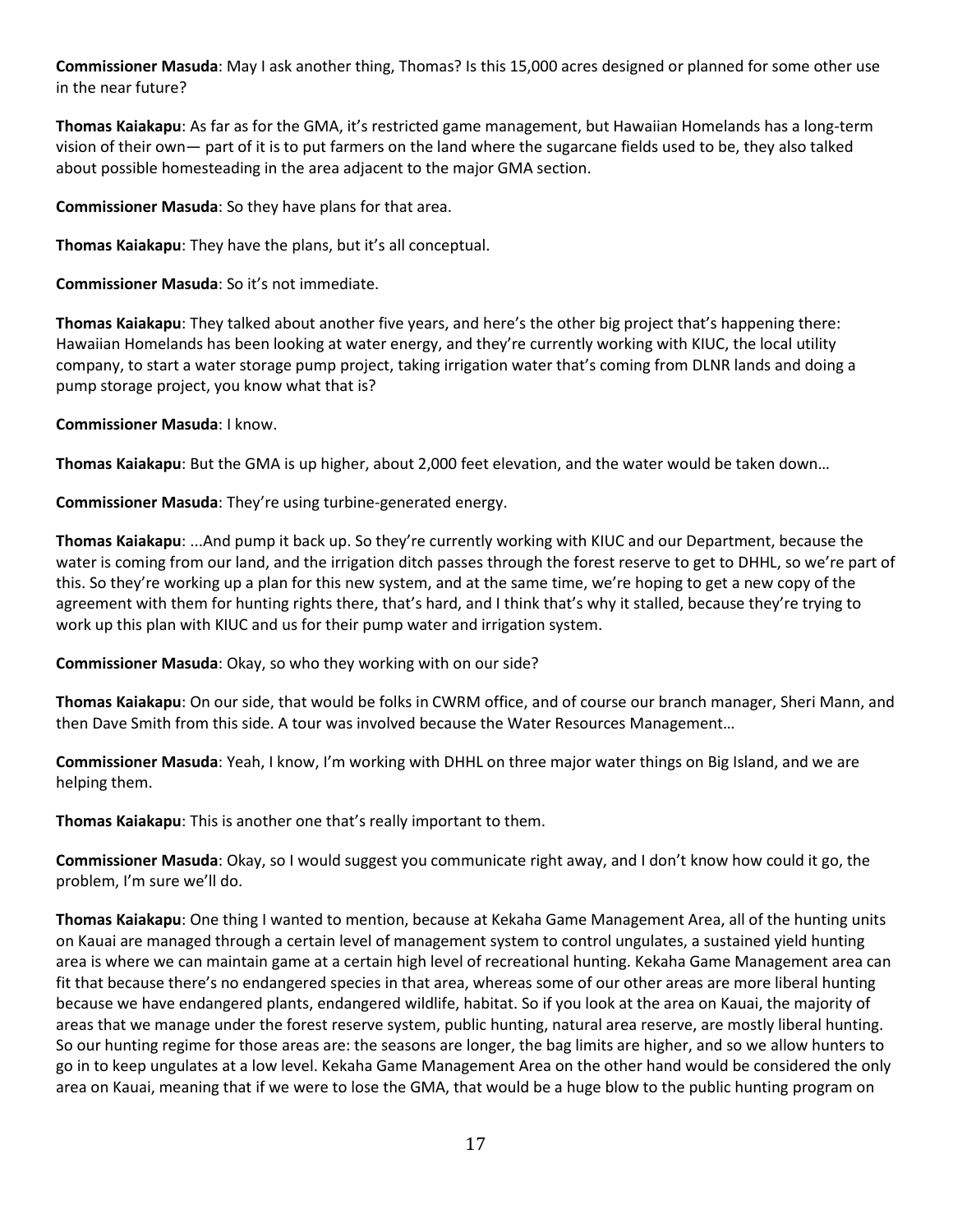Kauai, the game management side, where we can manage game for the recreational basis. We have another game area, but it's so tiny it's insignificant.

**Commissioner Masuda**: But since it's not DLNR land, we have no way to control the long-term use.

# **Thomas Kaiakapu**: Exactly.

**Commissioner Masuda**: So that's not comfortable. But we are concerned about the immediate or short-term use. Two years, three years. So, can you work with Mr. Cremer in coming up with a little short paper that helps us understand what the issues are for this particular area? Just what you told me just now: this is DHHL, this is how many acres, we have no control over what is going on month to month, it's an important game management place, why it's important. What we want to know out of this is, how long into the future can we assure a public hunting capability for this particular land, and if so, can we get a lease agreement arrangement going, and we'd be happy to push this after I get what you want with his involvement with you in a written way. I think part of what I'm sensing is a lot of frustration is my colleagues here, I'm quickly learning, is they're frustrated because they're putting things on hold, and we need to get things in action. I'm not blaming you guys, you guys are just as much the victims of us, administration, bureaucracy, whatever you want to call it. So I think what we're trying to do is work together to at least know what we can expect. I would want to know if I'm hunting, how much longer can I legitimately expect the use of this area, and if not, what are we going to do to push these animals onto another area where they can have that kind of hunting or whatever, and where is that other area. I mean, this is what is planning, thinking ahead. So if you two guys can work on that, when you finish it, send it to me and Shaya and Jim.

**Commissioner Cremer**: Bob, I'd like to say there's nothing really we need to work on. From June last year I talked to these guys about that, from 2015 prior, when the thing happened, we talked about it. I think the problem is lack of support from administration to these guys.

**Commissioner Masuda**: Well I'm trying to offset…

**Commissioner Cremer**: I know, I know, in the past. Lack of support, first of all. And second of all, I have a long-term solution: a land trade with DHHL, for better land that is leased to cattle people where [indiscernible] are going to hurt somebody to make everybody happy in the hunting community.

**Commissioner Masuda**: Well, when I ask him to give me a little plan…

**Commissioner Cremer**: That is part of it

**Commissioner Masuda**: Yeah.

**Commissioner Cremer**: Okay. That's what I like to hear.

**Commissioner Masuda**: And be specific. This area is a good place to trade or whatever, because I don't know where it is, you two guys work on it, work with whoever your Kauai person is, who needs to know, I don't want you getting in trouble over there. I need this kind of information if I'm going to deal from Department to Department. It seems like this is an instance where if we have the right information, it's a good idea to begin for Suzanne and I to start talking with Jobie and William and say "hey, this area is such a primo hunting area, this RP or this GL is gonna be up in so many years, are you possibly interested in trading?" In my opinion, I'm not a lifetime bureaucrat, but I'm here and I was hired by the Governor and Suzanne because they know what my track record is, I like to get things done, I don't like to suck thumb, and I don't like to kiss a\*\*, I like to just get it done fairly, okay? And so, this sounds like one of those good opportunities where we can play win-win with DHHL. So let's see, our company, I need you guys to do the work so I get the accurate message, as long as I get honest, well-done, clear, rational, well-thought-out messages I will love you. If you set me up for a blindside, I will not love you. I'm a simple person. I'm done. I think we can approach this, and Mr. Cremer can help.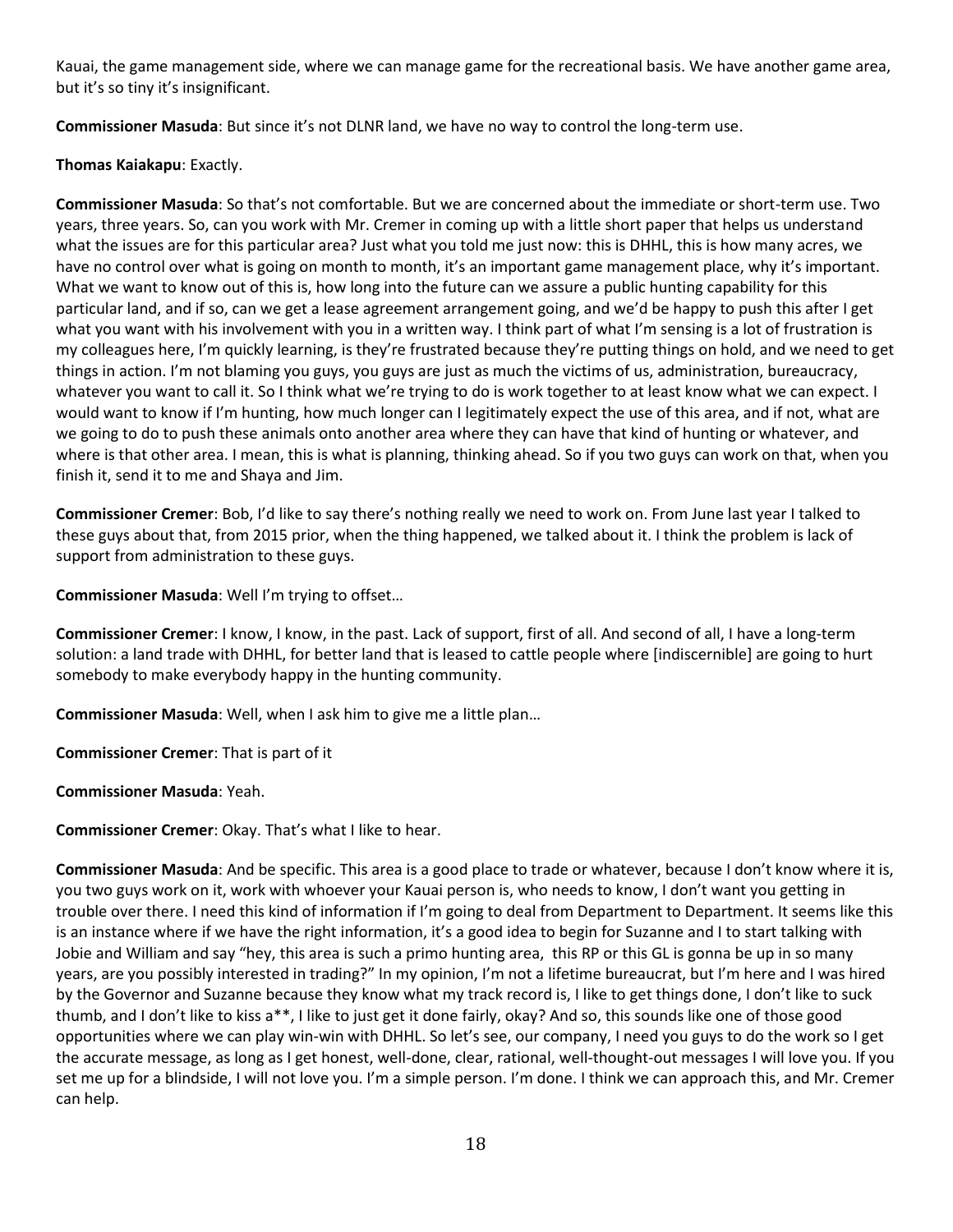**Commissioner Buchanan**: Okay, I'm not gonna argue as a beneficiary on this point, but commissioner Jury has a question for the testifier.

**Commissioner Jury**: All right, well I just wanted to make a comment, first of all, thank you to all the wildlife people. We addressed the issue right now on the short term but on the long-term we're going to fall into this same… I know speaking with Oahu branch that they're in the final process of hiring a statewide access and acquisition person, which I would see being a big part of this had we had somebody like this when the job first went vacant, we just came up short. Our wildlife managers on every island in every district are fielding all these concerns and fortunately they've taken upon this role as well where I believe if we had a proper access and acquisition position it would help mitigate a lot of these concerns

# **Commissioner Masuda**: But we are getting that.

**Commissioner Jury**: I know, I'm saying that is the long-term goal. But maybe, however we can help as a commission to give the tools to succeed to our wildlife or forestry manager. Because we're helping to advise on the experience of hunting as well and yes, in the current situation we need the ongoing access, so you know, I just wanted to say that everybody's working hard at wildlife, and we look forward to seeing that individual start and they're going to have a lot on their plate statewide, it's definitely one of the first concerns they're going to be a part of.

**Commissioner Masuda**: And I want you to know that I read what the enabling legislation is for this commission, and I see a whole bunch of things that you guys supposed to do and have to do and are doing, and I'm going to use it so you guys are gonna work harder with me here than you ever have, but I hope you'll be happier in the process.

**Commissioner Cremer**: As long as there's accomplishments.

**Commissioner Masuda**: There will be, there will be, I guarantee you. I believe in democracy, but my kind of a democracy is a directive democracy.

**Commissioner Buchanan**: Is that still a democracy? No, I'm just being argumentative. Thank you, Deputy. I cannot really guess from your report, Thomas, because I'm trying to think ahead, and I don't know if it's because I— I'm not speaking for the Department of Hawaiian Homelands, of course— but I think there is no hunting on DHHL lands, statutorily, and the wildlife biologist would know this because within the Hawaiian Homestead Act and within their administrative rules, there is no hunting. So you can lease and run a game management under the Department of Land and Natural Resources, but not under DHHL, and I think that's why they're asking if they can come and hunt and make provisions like that, it is trying to cover them legally, because beneficiaires are not allowed to hunt on Hawaiian Homestead lands, albeit through permit by the Department, either on your hunting license, or number two, if you get a wildlife control permit, which is also issued by the Department, so that's the Department of Hawaiian Homelands on the whole. So we're back to square one again about go ahead and manage. Now the whole energy part of energy storage and generation, very little land is required for that, and you talk about 15,000 acres, again it's back to drawing lines on a map as to how you're going to manage that, and then of course Native Hawaiians have gathering rights, so even if they got caught, they have constitutional rights, that's why there's a bunch of different layers, and I think from a DHHL perspective they've tried to cover themselves.

**Commissioner Masuda**: It's very confusing, because if you have a right, why would you be getting caught?

**Commissioner Buchanan**: Because DHHL is an act of congress, they cannot as the commissioners cannot say we allowed, unless they do rule promegation, I believe.

**Commissioner Masuda**: I think the idea of looking at a land trade… It's possible.

**Commissioner Buchanan**: Yeah, lucky I don't live on Kauai, I would probably be the first beneficiary in line to say I'm adverse to that request, because I get all my animals inside here, but that's just me, but that's something you can watch for, yeah.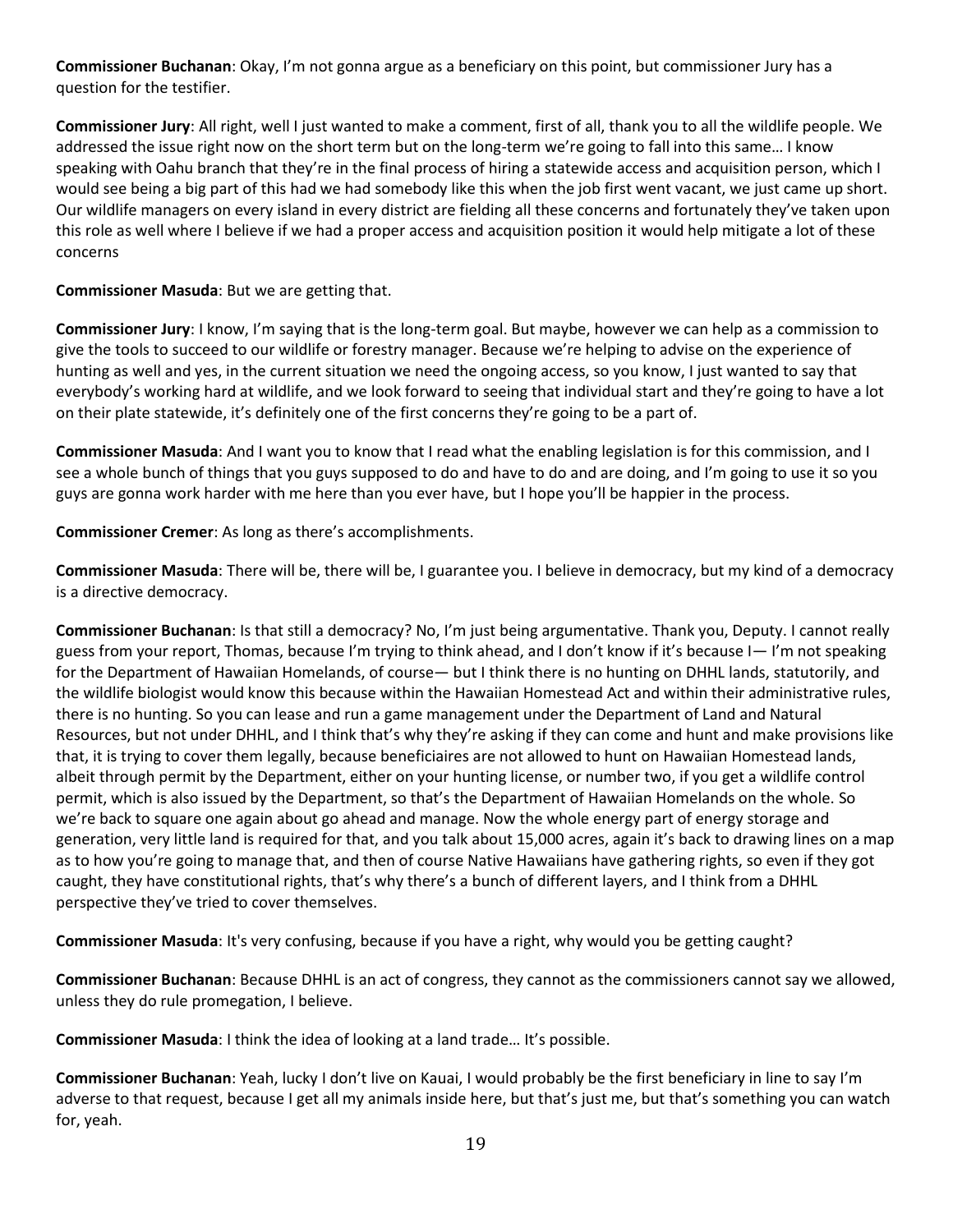**Commissioner Masuda**: We want to do what's good for them as well as what's for the hunting public.

**Commissioner Buchanan**: Yeah. Awesome. Thank you, Thomas, for your hard work, I appreciate it.

**Commissioner Masuda**: Thanks, Thomas. Hey, one of these days, I gotta come, maybe Robert can come with us too, and you guys show me the area.

**Commissioner Cremer**: You need a helicopter. The most important section, you need a helicopter to see it unless you want to walk.

**Commissioner Masuda**: Remember, you're dealing with a very old senior citizen and not just a senior citizen. Okay, yeah yeah. I want to see some of these things, if I've gotta deal with it, I want to see it, Jim and Shaya and I can go look around. Have you guys seen housing there? Not really, eh? Not all? Okay, well.

**Commissioner Buchanan**: Jim has no excuse, he's been there forever already, he has no excuse. No, just playing. While we have a staff report on the update, commissioners, are there any questions about ITEM 5 on the update? We already heard from Commissioner Cremer. Do we have any more? No? Is there anyone in the public wishing to testify on ITEM 5? Okay, if not.

**Commissioner Cremer**: I've got something. Since we get Bob on board, I'm looking forward to working towards the process of the lease. And, like I said and I always say, not necessarily everything going to happen in my favor, or what I like, but I'm going to fight til the end when there's something passionate for me, so I'm just letting you guys be aware of that, and sometimes when I talk you guys think I stay mad, but I'm not, it's passion, for me it's passion, it's something that I love, it's something I grew up, my father grew up, his uncles, his grandfathers, that's how it was. And I'm fortunate to be kanaka, but I kinda grew up that kind of way, where the land and the ocean and everything is important, and respect of what we can get and what we can take care of is important to me.

**Commissioner Masuda**: You might not be kanaka maoli, but you are clearly kanaka manou.

**Commissioner Cremer**: Yeah.

**Commissioner Masuda**: I'm kanaka manou, I took my DNA test so I know. I was hoping, but it didn't work out. I thought guaranteed I had Hawaiian or Portagee, but I'm no more of either.

**Commissioner Cremer**: You sure?

**Commissioner Masuda**: Yeah, I checked, I took my DNA.

**Commissioner Cremer**: I'm talking about the Portagee, now.

**Commissioner Masuda**: That's the learned part.

**Commissioner Buchanan**: Okay, thank you Commissioner Cremer. If there's no more questions or public testimony, then we're going to close public testimony, and move on to ITEM 6.

# **ITEM 6. Discussion on changes to Chapters 13-122, 13-123, and 13-124, Hawaii Administrative Rules, process, requirements and time frame.**

**Commissioner Buchanan**: I believe Commissioner Jury, you were raising the question on discussion on ITEM 6? Or you need staff to report?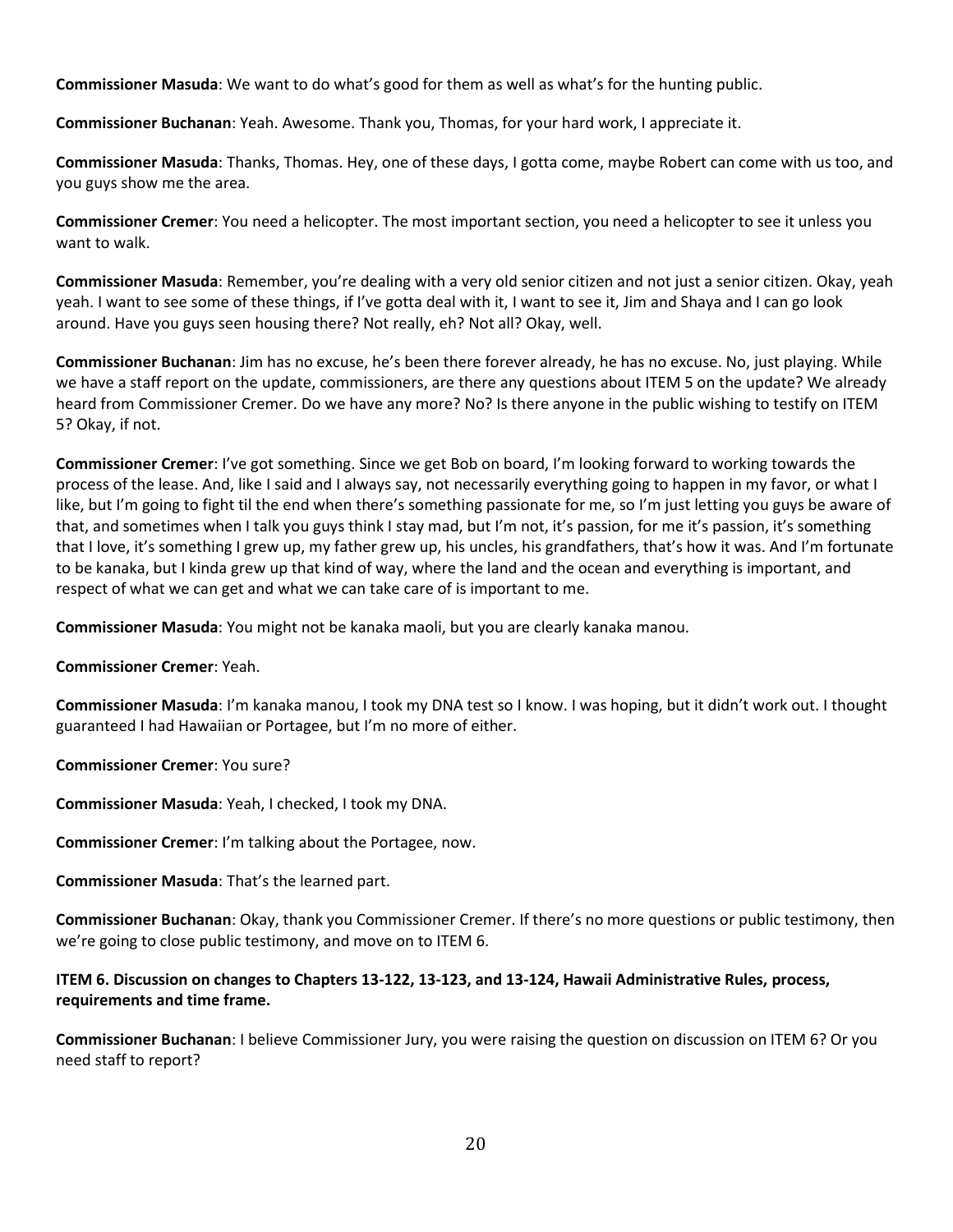**Commissioner Jury**: No, it wasn't exactly worded like it is on the agenda, as a discussion of changes. It was just to bring up… I felt like us as a commission, because we kind of advise in this area if we had questions or the community had questions, that's the thing about it. So I'll open discussion.

**Commissioner Buchanan**: Okay.

**Commissioner Cremer**: So this is kind of setting us in the direction that we need to go, is what this is about. Is there anyway, since we have more funding, that we can have some sort of class instead of having it at the commission meeting, so we'd learn and talk about the process instead of having it on the agenda?

**Dietra Myers-Tremblay**: I'm Dietra Myers-Tremblay and I'm a planner for DOFAW, and I can help out with that, as long as it goes through Jim or Shaya.

**Commissioner Cremer**: I think that would go much better instead of sitting through it at these meetings, in my opinion.

**Dietra Myers-Tremblay:** But I put that together to get… It was in word format, and it was more of a list, and I just thought this was a little easier to digest, but I can sit down one-on-one…

**Commissioner Cremer**: Maybe we can digest it on paper, look at it, and then kind of have a class to get us better informed as how we need to do things. I think is real important, and Senator Kouchi kind of said that we needed to do that, and I think we truly need to do that as a commission.

**Commissioner Masuda**: May I suggest to my colleagues that maybe we come one hour early to the next meeting, and we set aside one hour for a session on administrative rules process, if we want an example how we would do it, and any other kind of stuff.

**Dietra Myers-Tremblay:** How does that work with the Sunshine laws? I thought you could only have two people.

**Shaya Honarvar**: No no, this is a class.

**Commissioner Masuda**: This is like when the Board has a presentation on a project or something they can have a special session, and so you can check out the sunshine laws thing, but just plan it in conjunction with a meeting so we don't have to come another time.

**Shaya Honarvar**: It's just an informative session, it's not a commission, it's just "this is how we do it…"

**Commissioner Jury**: That's how it went, it wasn't a discussion of the changes, it just kind of focusing on…

**Commissioner Masuda**: I think it would be good for the wildlife staff to sit in on this thing, so the people who have to work together, listening to the thing. My way of work is going to be, every time we get an issue, I'm matching out the commissioner with the district person whose speciality it is, and they're gonna have to work together, two parts of the same coin, like we have heads and tails. So we should do things together like that.

**Commissioner Buchanan**: All right. Commissioners, is there any other discussion on ITEM 6? Hearing the Deputy suggesting that we have set aside time to have an informal type of training workshop on the process, and thank you, Commissioner Cremer, for bringing up Senator Kouchi's concerns, because really just looking quickly at the paper thank you for making it so pretty, like text bubbles— but at least I can understand it. I see on the first bubble, it says "Division outlines intended rule changes and then submits a memo to the Chairperson for approval to start the rulemaking process", and that's kind of the process that exists now, at least that you can make heads or tails of… so Deputy, the concern was that this commission felt that we went through this process in order to be put on the agenda at the BLNR, but then we heard later that there was an internal process that is unbeknownst to us that just occurs within the Department amongst general different divisions and groups and agencies, and it kinda trickles down, goes to the Chair, maybe the Deputy, and then back to the Administrator. So that was the questionable part, and I think that is why the commissioner brought this subject up, and being in respect of the process, I think that's why the agenda item was in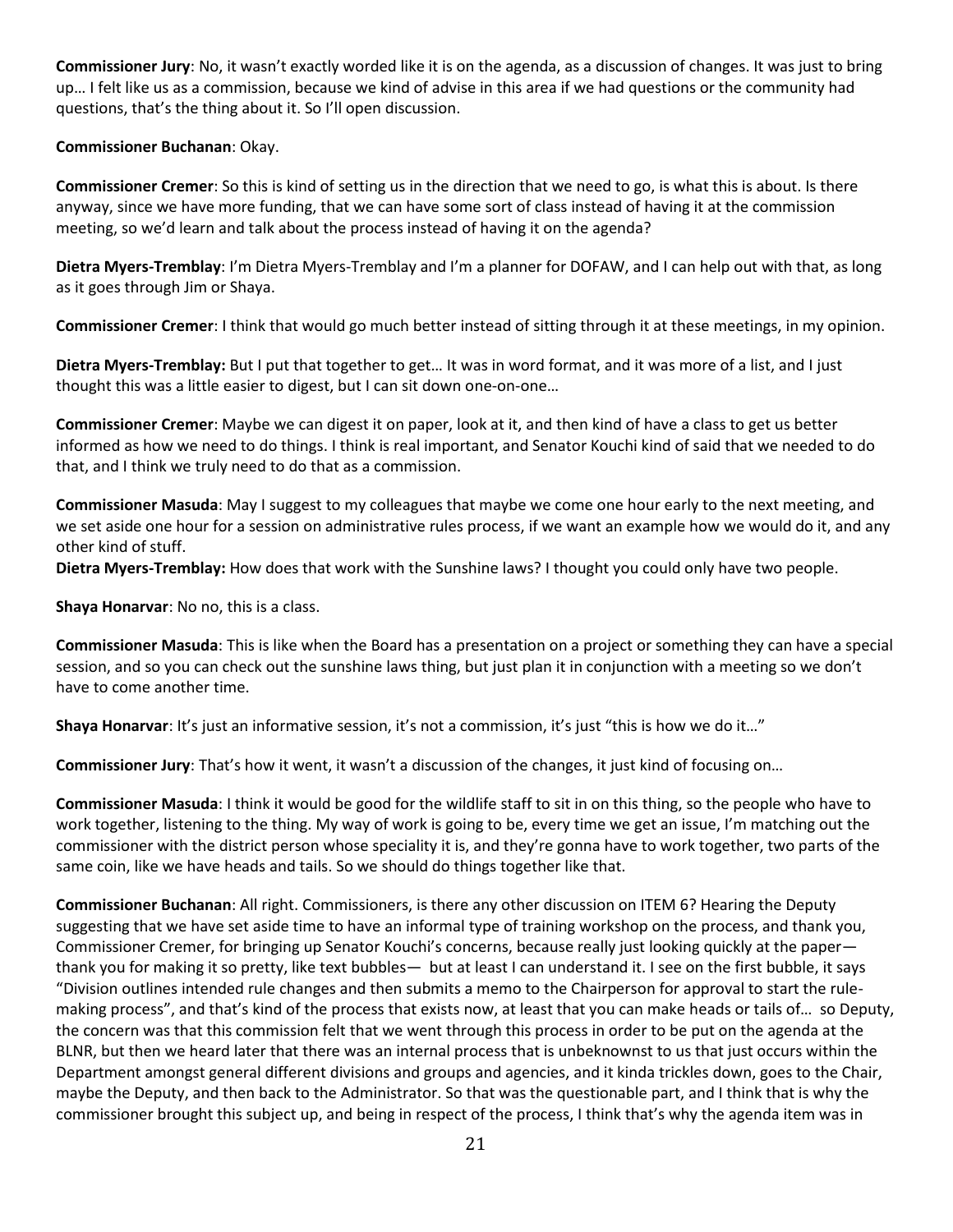there by the Oahu commissioner, and the other commissioners, I guess. So if we're going to have that, that would be great for me, because I also serve on other issues within DLNR, and I would like to see what was the best way to get it to the forefront. So I appreciate that.

**Commissioner Masuda**: Yeah, so a good addition too would be—Dietra? Would you work through your chain of command and have our Deputy AG who advises DOFAW look through this, make sure that our Deputy AG signs off on anything that is being proposed to be a legal process, just make sure they're okay with it. If they have any suggestions that this maybe is not quite kosher and might be needed to be changed, then you make the change, just run it through them, because this is the way you go and deal with their rule change.

**Dietra Myers-Tremblay:** That might be a good idea because there might be something different when you're dealing with a commission.

**Commissioner Masuda**: So, run it through the Deputy AG so you know we have our legal base covered, and you're not saying something to commissioners that is not legal. And then, if you find something, make the change, change the date on this and send it out by email, and then we can proceed with a bill, okay?

**Commissioner Ruidas**: I got a question. Dietra? So this paper here, the changes, so you wrote that?

**Commissioner Buchanan**: No, it's statute.

**Commissioner Ruidas**: So the bold letters are the one that is in the statute, and the other one is the changes?

**Shaya Honarvar:** So there was a bill that was submitted and then it became statute, right? So if you go online right now and put in 183D 4.5 which is the statute for GMAC, that's what comes up, in exact format. I didn't make anything bold or change the font of anything, I literally copied and pasted it into there, so this is the statute.

**Commissioner Ruidas**: Okay, so this is the statute as it stands right now.

**Shaya Honarvar:** Yeah.

**Dietra Myers-Tremblay:** Was your question about, there's a little bit different format on that, right? I don't know why that happens online, but sometimes the fonts are different online…

**Commissioner Ruidas**: I was just wondering because usually changes are in different formats.

**Dietra Myers-Tremblay:** Yeah. I've noticed that too.

**Commissioner Buchanan**: Thank you for pointing that out, because I was on another page. I was thinking, Deputy, that we were looking at the administrative rule changing process, versus other processes which could be just legislative.

**Commissioner Masuda**: I was talking about this thing.

**Commissioner Buchanan**: Yeah. Okay, I think we're all good. No matter what, I think this commission wants to know how we can make changes to the law. How's that?

**Dietra Myers-Tremblay:** This is for administrative rule changes.

**Commissioner Masuda**: Just run it through and then you can present a powerpoint workshop so we know, and we can talk about what this really means in action. These are the words, this is how we make the words real. That kind of workshop.

**Commissioner Buchanan**: So deputy, in all fairness, can option two also be presented and option two is the legislative process where somebody just introduces a bill and then it gets a reading past committee, everything, boom, bam, bam,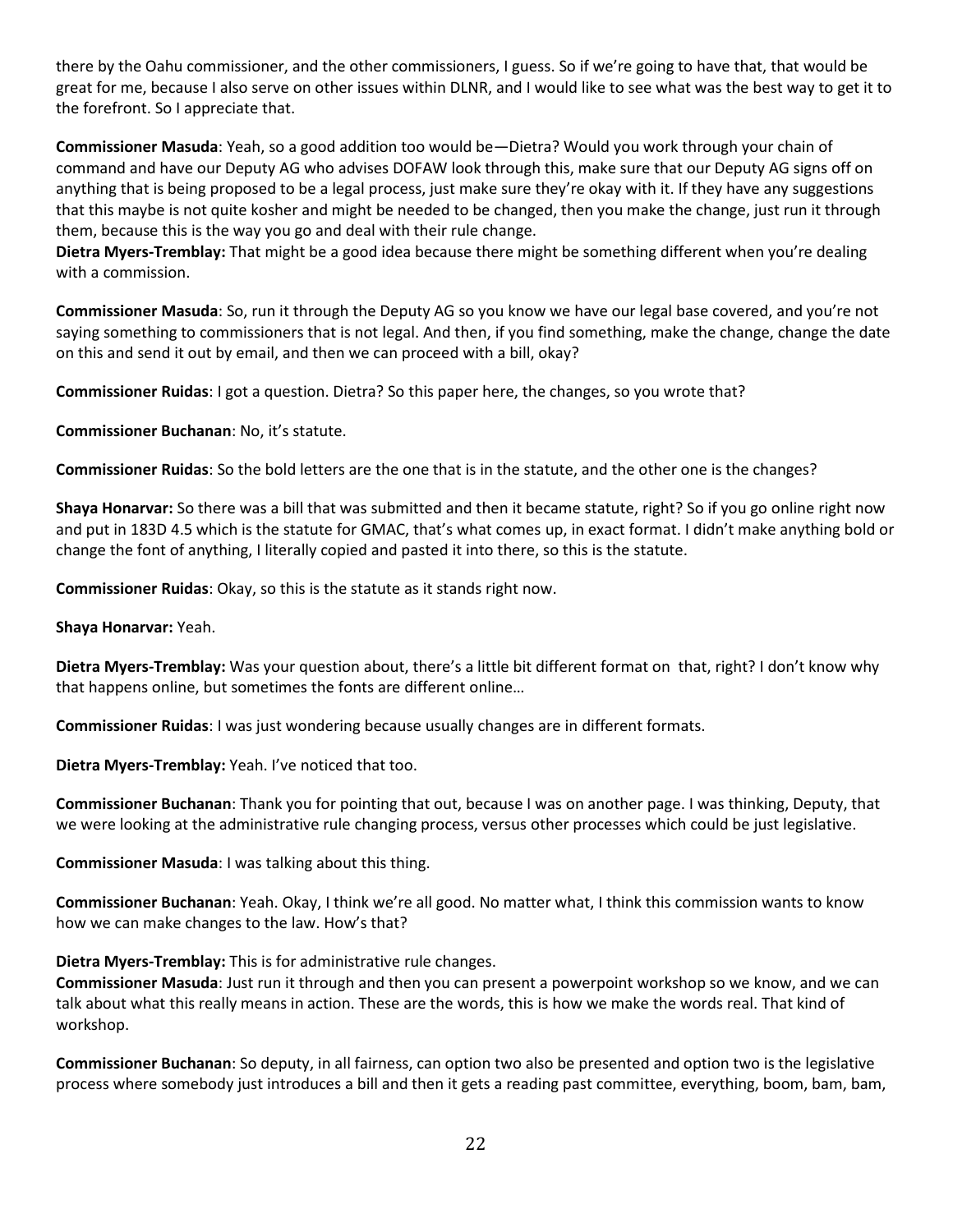and then signed into law, which is next to impossible? Just so we know there is another process for administrative rule change.

**Commissioner Masuda**: I'm assuming you're saying if this commission, as a commission, wants to propose a particular piece of legislation, how would we do that? So, run that to the Deputy AG, so we make sure we get their comment in terms of legally, how would a commission do such a thing, as a commission. Not on behalf of the Department, but on the behalf of itself. And if it cannot do so on behalf of itself, find out how the commission would go through what steps to do it, recommended by the commission on behalf of the Department. Okay? Cover all business.

**Commissioner Buchanan**: That would be Dietra's process. Thank you very much. Yeah, that's what we like.

**Commissioner Masuda**: I'm listening. I've got hearing aid now so I can hear you.

**Commissioner Buchanan**: I need one pretty soon. Commissioner Jury, do you have any last discussion on this item?

**Commissioner Jury**: No, I'm just looking forward to the training.

**Commissioner Buhanan**: You're good, okay? All right. Any member of the public wishing to testify on ITEM 6? If not, we're going to close public testimony and move straight into ITEM 7. We're going to start with Commissioner Jury.

# **ITEM 7. A short report by each commissioner summarizing their meetings with DOFAW staff on the island that they represent.**

**Commissioner Jury**: Okay, real quick, so it's been a good few months in terms of what we've been working on together with the Oahu DOFAW, I'm going to read some off of this paper. Of course our status is still pending with the letter to the BLNR, that is always a concern of the public at this point but we addressed that earlier. There was additional permitted hunter access through Poamoho area which would allow more hunting days per year from a different avenue, and we've got some people that are going for that, it's completed already, and people are just beginning to know about it. And there's also one additional hunting check-in station at the Waianae Public Hunting Area, and it's to address the concerns of the community of hunters in the area for the feral goat, to assure that the check-in station can be used for data purposes to show the take because in Waianae there's only one, there was a request that was made, and that's come full circle and that's completed as well. Number four, an additional wildlife control permit given to organizations for the Honouliuli forest reserve, and it was always a big concern for the bow hunters on Oahu because of a certain area that's only dedicated to bow hunting in Nu'uanu I believe, so Oahu DOFAW gave out another permit for a hunting organization to do bow hunting only in the Waimanalo Forest Reserve, so in general, this has helped to support the commission, and helped to increase hunter access inside certain areas. Of course, we know the long-term effort is to open up a PHA, but the Oahu DOFAW does understand that it's a whole long process, so in the meantime, looking for a way we can work together with the community, and they've demonstrated that inside a lot of these areas. Additional DOFAW highlights, particularly with the Waianae feral goat concerns is that the forestry manager was working with the Board of Water Supply in Makaha to allow permitted hunting for the hunters to gain access to the area. They're currently working on the land lease, and it's always been ongoing and I'm always in the loop through the forestry manager. They're also waiting the revision for the Waianae Hunting Association proposal, which I heard was completed today, they also invited me to do a helicopter ride with them, to do a survey of the goat population with them so there was transparency across the board with the community, so as soon as they schedule a date, probably be up in the helicopter with them just to kind of be that liaison, and then of course they extended the no-shoot area until January 2019 to address these type of concerns, so in a nutshell that's kind of what we've been doing, working together, kind of allowing more access to certain areas to help more hunters into… You know, Oahu's so populated, there's so many people in the mountains, it's a good step in the direction and then also addressing the Waianae things.

**Commissioner Masuda**: Might be good if you and Ryan can arrange to have a good camera, take some pictures so we can see what you saw.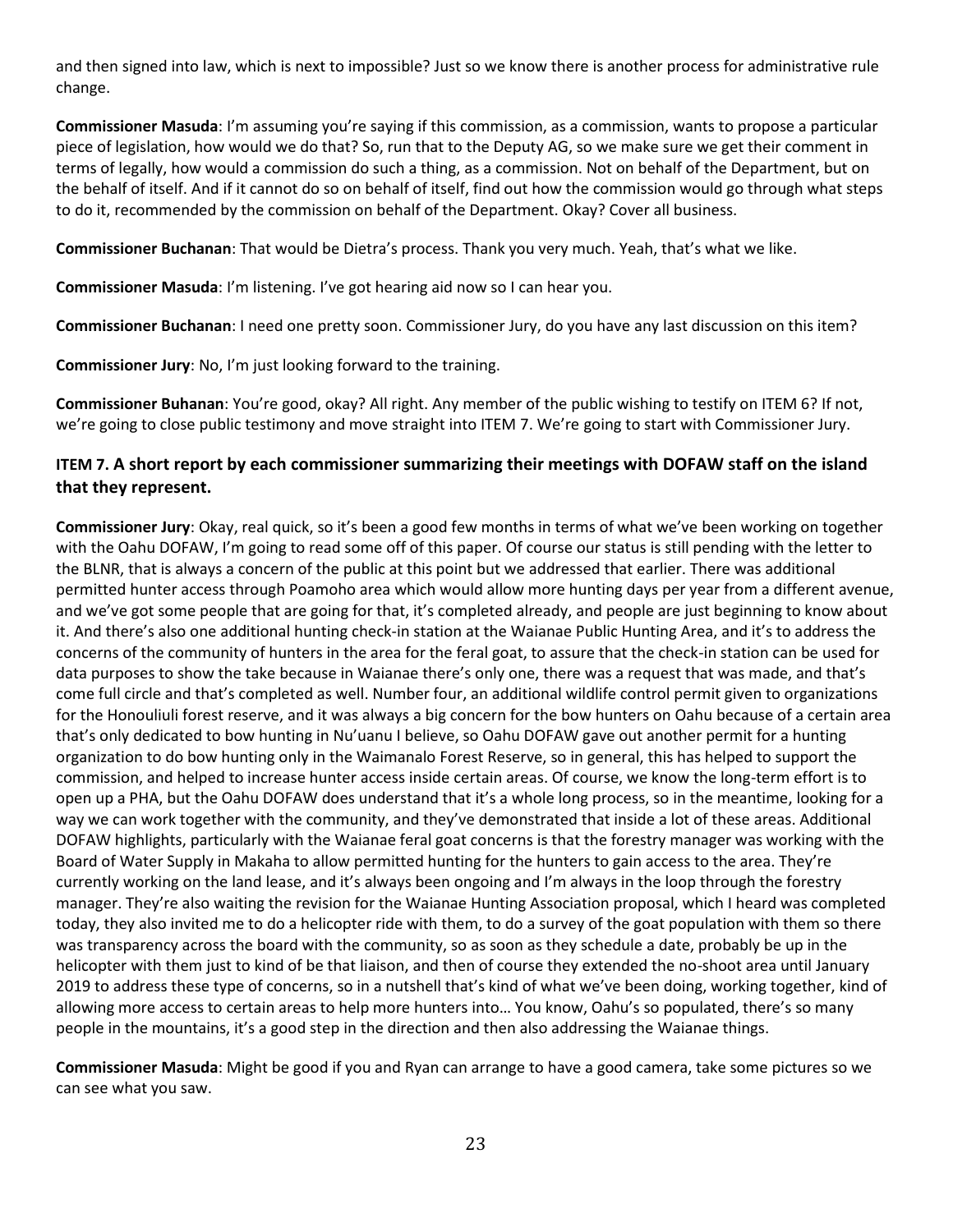**Commissioner Jury**: Sure. And that's pretty much it, all you get, Oahu. So some stuff that's coming up is we're just going to be continuing for worker grind them, but the issues down in Waianae, and then we're continuing to work the Oahu DOFAW staff as they have other areas that they're looking into to give permitted access especially for the different demographics on the island. That's all. Thank you.

**Commissioner Buchanan**: Thank you Commissioner Jury. I've got a question for you. We were handed this one page by the Waianae Hunting Association as they left, you have a copy of that. You work together with them to generate this, because I see that they're making representations, they said that the "Waianae Hunting Association will," and then they have two points, and that "the Department will," and then they have two points. You guys have had discussions about this two items?

**Commissioner Jury**: I think this past Friday the check-in station was completed and then they re-drafted this proposal, so there's not been any discussion with the state yet, with DOFAW staff yet about it. But I'll look at them and I'm sure we'll have an answer in the coming weeks, our commission will have… We'll see where we go from there. But I did have a chance to look at it, and of course, on behalf of the hunting community that we represent there, of course they'll want to be a part of it, they want to help co-manage the land and their two requests outlined there of what they need to be successful in it.

**Shaya Honarvar**: Lori? So this is not in the public folder, right? So I'm not really sure you can really discuss any details?

**Commissioner Buchanan**: Well, they should've sent you one, too bad. Okay. Then I won't discuss this, but.

**Commissioner Masuda**: It can be received, yeah?

**Shaya Honarvar**: So would you like me to add it in the… I don't think I can even do that.

**Commissioner Buchanan**: Well, they gave it to us, I don't think they realized what the process for submissions was, so, yeah. Please do that. And then Josiah, you said that they're doing aerial surveys for population?

**Commissioner Buchanan**: Yeah, there's going to be a coming aerial survey, I think just a general, maybe the wildlife manager can speak on the upcoming survey and then just kind of in general do a survey and maybe invite me on in the aerial.

**Jason Misaki**: Yeah, we have regular survey schedules. We don't have a specific date on it.

**Commissioner Buchanan**: I'm sorry, I know you're Jason Misaki, but you can come up and state your name for the record.

**Jason Misaki**: My name is Jason Misaki with Oahu Division of Forestry and Wildlife and we do have regular surveys scheduled both for the aerial shooting and for game management in general so we've been working with Josiah on scheduling a ride-along.

**Commissioner Buchanan**: I'm sorry, can I just ask, what are the aerial surveys for?

**Jason Misaki**: For goats in Waianae Kai and Makua Keaau.

### **Commissioner Buchanan**: To determine what?

**Jason Misaki**: We have one that's part of our Pittman-Robertson grant that we do general population surveys and then we have one survey that's being done to accompany the aerial shoot operations that were previously going on in Waianae.

**Commissioner Masuda**: To provide answers to the questions to better understand—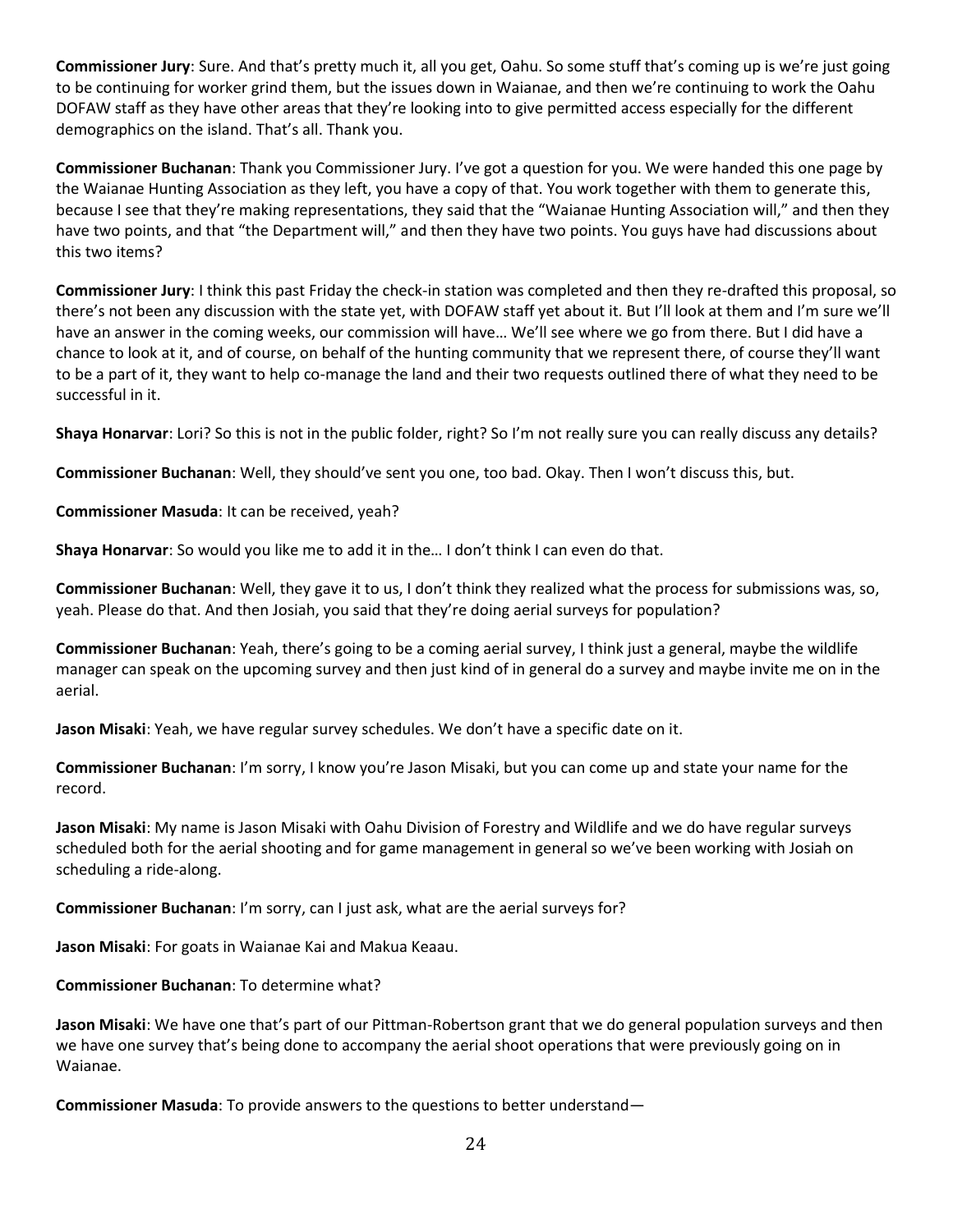**Jason Misaki**: We did a start to get a baseline for what's happening, what the population was, and we did follow-up surveys for each of the treatments that we've done.

**Commissioner Buchanan**: Okay. Not to belabor the—I think maybe we need to have a second, a separate discussion about that. I think I'm concerned because I never heard up to this point that you guys are doing aerial surveys, so that's something new then, right?

**Jason Misaki**: No, I believe it's in the aerial shoot or ungulate plan that we produced as justification for our operations.

**Commissioner Buchanan**: So you guys did population surveys within that area in order to get the money you needed from Pittman-Robinson in order to conduct the aerial surveys? No.

**Jason Misaki**: Could you restate the question please?

**Commissioner Buchanan**: I see the back is going no. So, aerial surveys within the Waianae area of question, survey for population, right? How long has that been going on? The surveys for population?

**Jason Misaki**: The surveys for population. Are you talking about for the aerial shoot project?

**Commissioner Buchanan**: No. Well, obviously it's been…

**Commissioner Masuda**: Has the department been doing aerial surveys previously?

**Jason Misaki**: Yes.

**Commissioner Masuda**: How long has that been going on?

**Jason Misaki**: We do it every year.

**Commissioner Masuda**: So, it's an annual aerial survey?

**Jason Misaki**: So, there's two separate projects, yeah? There's a P-R project that basically helps us to manage the public hunting areas to get a gauge on our population of goats. And there's an aerial shoot project which has specific parameters that they look for in terms of the survey, how many goats are in areas, both non public hunting areas and non public hunting areas, and follow up surveys to track the population after treatments and after each of the operations. So it's two separate surveys that we're doing.

**Commissioner Masuda**: One is an annual department survey, a DOFAW survey, another was in conjunction with Pittman-Robertson funding.

**Jason Misaki**: No, the other way around. The annual survey is done as part of our Pittman-Robinson game management program. The aerial shoot surveys are done specifically for the aerial shoot project, it has different parameters, it as different areas that they're monitoring.

**Commissioner Buchanan**: So I guess my question is since when, what year did you guys start the aerial surveys for the first part, just for population?

**Jason Misaki**: For Pittman-Robinson? We've done it as far back as I can remember. We haven't done aerial surveys for maybe the last two or three years because of the aerial shoot project, we had surveys going, so we had data from before, and then because the aerial shoot project, we did not survey right away.

**Commissioner Buchanan**: So that data was used then to justify the aerial shoot, then?

**Jason Misaki**: Just before the aerial shoot, we did a separate survey that covered the entire Waianae mountains, I can't remember what year it was done, but then we subsequently followed up with the same program,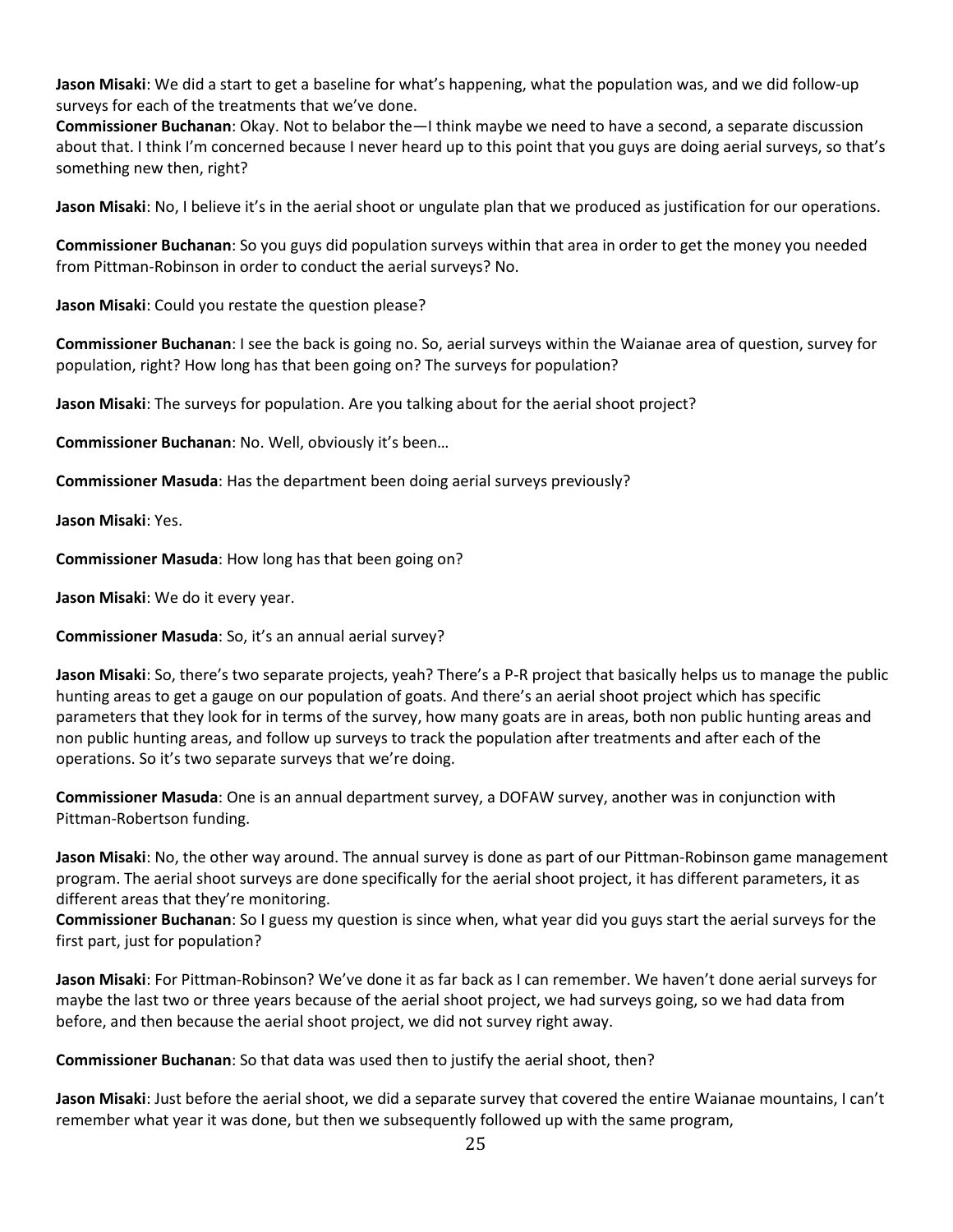**Commissioner Buchanan**:So that information was available to commissioner jury and the Waianae hunting club?

**Jason Misaki**: If I'm not mistaken, it's in the aerial shoot project and we also have the files available.

**Commissioner Buchanan**: So that would read in 1981 we had 15 goats within the area, whatever you call it, the Waianae whatever?

**Jason Misaki**: Yeah, but not in 1981.

**Commissioner Buchanan**: That's why I ask you when it started.

**Jason Misaki**: It was a while, I can't recall the actual date, it was…

**Commissioner Buchanan**: So every year I would see a number on a spreadsheet that says 15 goats, 20 goats, right, you're doing the same transects? I only ask because I'm familiar with population assessments, so that's how come again, Mr. Manaku, I get back to answering his questions about… because I hear for sustainability and other kinds of stuff I get really 'eh' about, when we start talking about sustainability population counts and stuff like that, if we're good we're good, I just wanted to know the process. I see Kanalu is smiling, because he used to be the wildlife person in charge of the deer management working group on Maui, so I know he knows about population assessments and all of the issues we had about population assessments. I wasn't aware of this, and that's why it sparked my interest, and Deputy, I hope the Association and the Oahu commissioner would see what numbers you guys are talking about here within what areas, so that might be helpful, too. But that's okay, thank you. I would request that information, data for a future meeting.

# **Commissioner Masuda**: Can we move on?

**Commissioner Buchanan**: Yeah. Thank you, Jason. **Commissioner Jury**: Let me say that they have expressed to the community and stuff like that about the information.

**Commissioner Buchanan**: Okay. Good job. Sorry, Ryan?

**Commissioner Kohatsu:** Yeah, so on August 3<sup>rd</sup>, East Hawaii we had five hunters come over and Bob and everything, Joey DLNR representatives, we had a meeting with some of the Hawaii County game management commission that's under the county, not the state. I attended as far as on the state side for the commission and basically it was just Bob expressing his interest in wanting to work with this group and move things forward because we've been stagnant at first, but I wish I had something as fancy as Josiah did, I don't. The Hawaii Island community gets it, they get it down pretty simple, and the simple thing is they want resources that we use to be taken care of as much as the ones we don't use, so we each eat goats, pigs, deer, fish in the ocean, whatever it is, yet that stakeholder community sees the endangered species, watershed and all this other stuff getting far more money, far more attention and far more policy control over the public lands that you would think all public stakeholders should have policy-making say in. So basically, I don't have a whole lot of, there are concerns as far as little things as far as how people hunt and administrative rules or whatever, but the overarching thing I just want to state for the East Hawaii community, is they understand that there's a dual mandate for endangered species and watershed and the dual mandate is controlling the policy, whether we can keep game mammals in our public areas or not, and until someone in a leadership role says these game mammals are as important as these other things, that arbitration talk that Senator Shimabukuro gave about how do we come to this agreement, how do we make plans that other people agree on, and they probably won't, but how do we move forward, and that's the deadlock. So I don't have an answer for that as of yet, but it is what it is and there are, I don't want to go into details, but there are things that have been in the works for many years and as long as hunters and the people that care about game mammals have to keep asking for permission from the endangered species and watershed people to keep animals that they should at least have some say over keeping, they're going to get nothing, they'll continue to lose, so.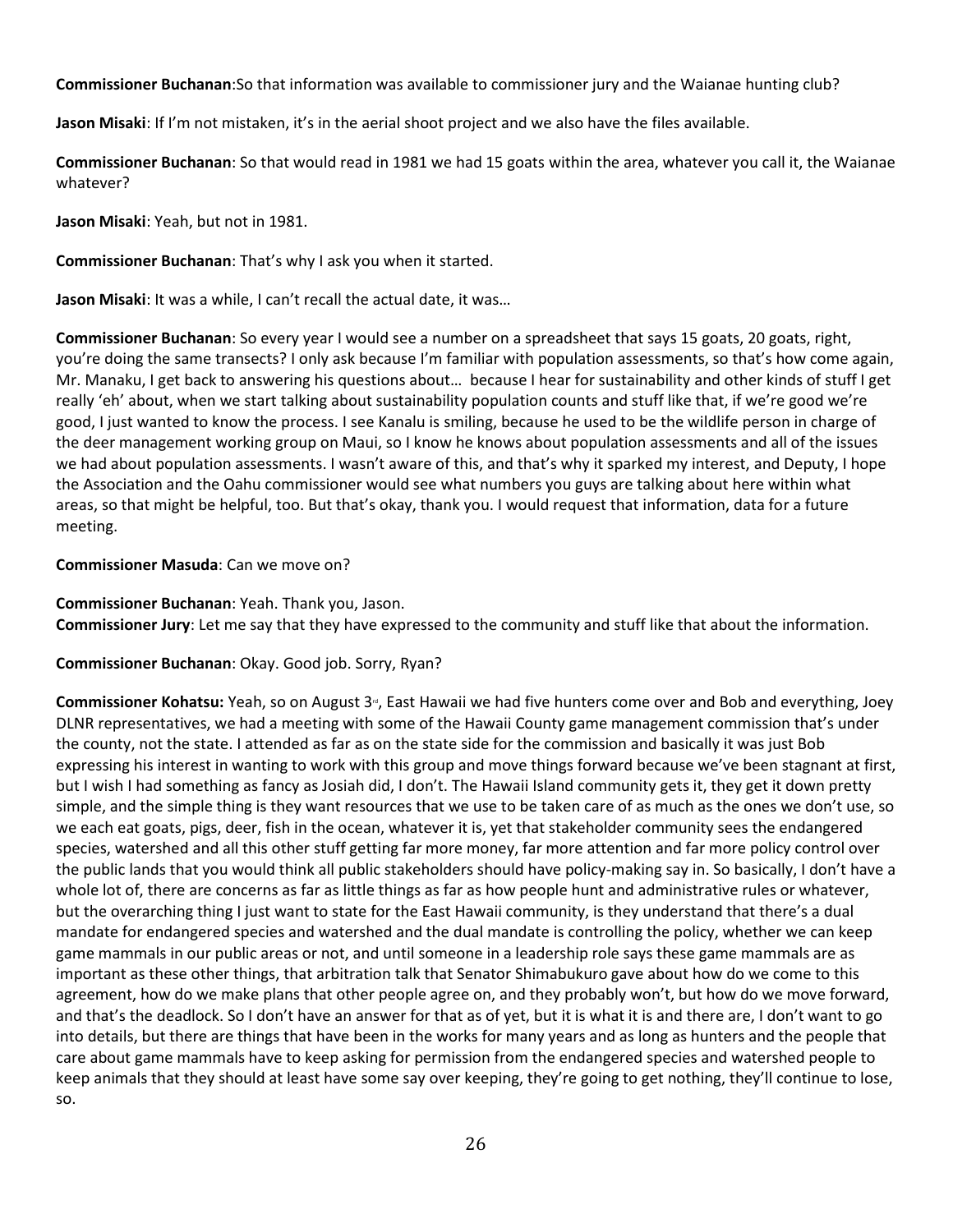**Commissioner Masuda**: May I add? Just underscoring what Ryan reported, is clearly a contentious issue, bubbling issue, that shooters and hunters have their sense of a "competition", between trees and pigs or whatever way you want to put it. That's just my way of describing it. The issue between watershed and forestry management and wildlife management and all of that, the sense that I got at that meeting was there is a clear feeling of those present representing hunting and shooting that their community was not getting the same attention and same support as watershed and forestry. I can tell you that watershed and forestry is not getting the support it needs to sustain our water needs for our state population, and only last year did we get a significant amount of support. The two previous years, watershed got zero, which I thought was incredulous to me as a person who formerly worked in this area coming back to learn that. So the perception may be that trees are getting all the support, but it's not necessarily an accurate perception over the last three years. Therefore, I want to put that for the record. For the record I also want to say that while I totally am sympathetic with always expressing East Hawaii like what is being expressed today, there clearly is a need for all of us to work together and my appeal then would be for all of us whether you're hunter, shooter, subsistence gatherer, treehugger, or watershed management advocate, that we need to work together a lot more closely and we certainly need to communicate with each other in a way that both can be sustainable at the same time, we need both. Not one over the other. And we've been playing win-lose, and ending up with lose-lose for many years and our goal is to play win-win over the next several years. So I appreciate, Ryan, you guys gathering there in Hilo, and the Governor's representative Dennis Onishi was the one who put that meeting together, so we appreciate that, and we'll continue to respond to those requests. And Joey, thanks for your help in all of that. Kanalu was out fighting fires, they had to pull Joey off the firefighter line.

**Commissioner Kohatsu**: I just want to put it on the record too, for some of the constituents that I serve, they're very well aware of environmentally sensitive areas and maybe areas that aren't so environmentally sensitive, highly modified landscapes and stuff like that. I think for their sake they would want to express that even in areas that are highly modified or of low environmental sensitivity, hunters aren't able to manage animals in those areas as well, due to the overarching policy as priority of leadership of DLNR has set. And that needs to be visited. That's not for me, I think my constituents would want that expressed, because they're not trying to step on somebody else's toes, these are areas that maybe shouldn't matter to the other side of the spectrum, but they're still running into roadblocks, there's some reasonability that needs to be addressed.

**Commissioner Masuda**: And I think, Ryan, what was being expressed there, I follow up myself with the idea that besides working with all our wildlife people who are here today, it might be worthwhile for us to plan a retreat or get-together between the tree-huggers and the game management people, and begin to talk about how as staff we might work together in addressing both sides' anxieties and concerns and the realities of work with both sides. And we can make that happen, so, you guys think about those things.

**Commissioner Cremer**: I'm going to go with what Ryan said, the biggest fear in my hunting community and the people are out there gathering is right now it's just land grabs to fence, and keep taking, and keep taking, because federal funding. Taking away the hunting areas, keep grabbing and fencing them, without even managing them to a sustainable critical habitat area, they're just grabbing, taking, fence them, going to eradicate, and let them there. Weeds, everything, taking over the whole place. That is our biggest fear, when is this going to stop, is what everybody's coming to me and saying, when is this going to stop when it's all said and done, that is our biggest fear, and everybody else on my island and the state that I talk to, I hunt [indiscernible] road, all those areas, in the past, in the 70's when I went with my cousins, the place is totally fenced off, it was a nice forest before, now since they fenced it and killed everything inside, it's miserable. The closer parcels that they had fenced are taken care of because people who are donating time and community people working, but realistically, staff can't take care of all of the land area that you guys are grabbing, you know what I mean? So when is this going to stop? I just got word that they're going to start fencing up Honopu, another designated hunting area that people go hunt every year, when's it going to stop? That's our fear.

**Commissioner Masuda**: Let me just share with you that, that's why we need to talk together, because a lot of what we fear may not be with clear communication or with accurate facts, and a lot of what needs to be done is to make sure that we are dealing with clarity, with facts, and all that, because I can tell you that the water capacity of our state is way diminished in comparison to the current demand, and on this island in particular, it's scary. I don't have to worry as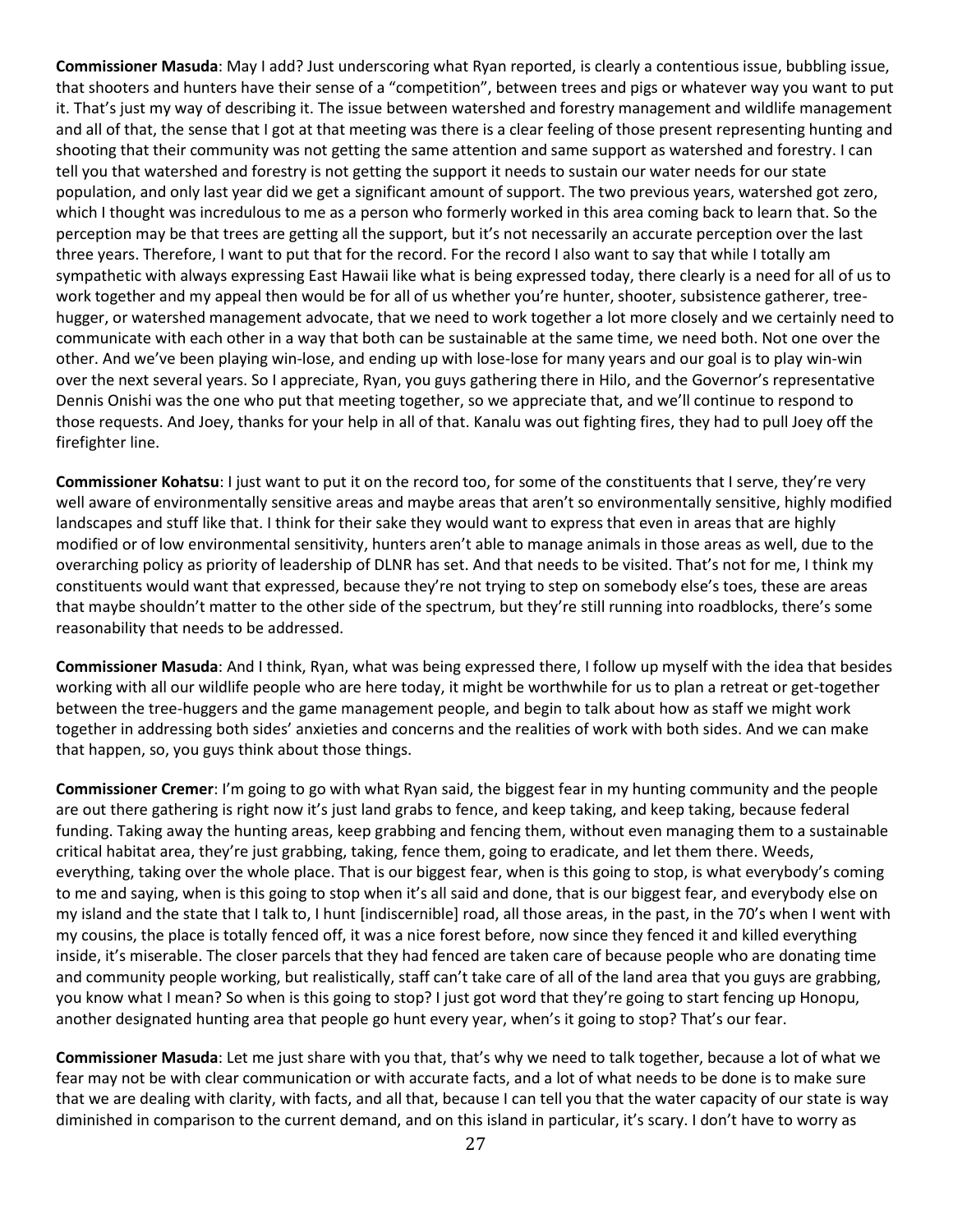much personally because I live in Waimea and Kanalu and I we know we're getting the best water and lots of it, and we're not as worried, but if I was living on Oahu, I'd be really worried, and so we need to share all of this kind of stuff so everyone can come together, but I appreciate it.

**Commissioner Cremer**: That's why I said, a game management plan is for each island, we have no problem with water on Kauai right now, we're abundant with water. But you cannot have a watershed or forest follows the rains, whatever it is, for every single island that's going to be the same thing, and now we've got to protect this watershed, and the thing is abundant with water, we're the wettest spot almost on earth. I'm Portagee. At a tough one, I'd swim.

**Commissioner Masuda**: And I'm honorary. Together we're dangerous, we're eating up the time. Okay.

# **Commissioner Buchanan**: Commissioner Ruidas?

**Commissioner Ruidas**: Oh, for real? So my report for Lanai, I've been talking to Shane and John and all that, actually, we have a meeting scheduled for October, that's for the DOFAW meeting, but I have a meeting scheduled with the hunters tomorrow night, which results we're going to bring up to the October meeting, and the other thing is, besides four people in this room, everyone knows about my speech about the Lanai lease. If we don't have a lease by 2021, we're going to lose that lease for the whole island, which is 25,000 acres of GMA hunting. And I don't know what your background is, Bob, so maybe I should ask you what you know about Lanai?

**Commissioner Masuda**: Well, I've visited Lanai. I've gone there on behalf of the forest service, so I understand what the water issues are, but I'm not… I've had great lanai venison, so. But other than that, I have a lot to learn, and as far as leases are concerned, I'm not a land management agent, so I have to go find out. But I'm welcome to receive emails about any of this.

**Commissioner Ruidas**: Okay, so going back to that lease, you know, it would be a shame if we lose that land, so talking to Pulama Lanai, which is the landowner of Lanai, who controls the lease, that lease is through the state, they said that if the wildlife management plan was completed in three years, which is now two years because you've gotta add whatever, then they'll lease for another ten years, so it's like a no-brainer: do it, or lose it. So from your power, we need your support to see this through, because I would say only five percent of hunters that come to Hawaii that hunt in Lanai are nonresidents to the state. 95% are from the state, so that money that they spend in Hawaii just stays in Hawaii, and that's good for the culture, and we've got three generations of people hunting in the same day; I had a guy, 80 something years old, last year, he shot a doe and he had his son and his grandson, his first time taking his grandson. So we had guys coming like 40 or 50 years, so it'll be a shame if we lose it.

**Commissioner Masuda**: Can I just ask, you to do the same thing with whoever is our…

**Shaya Honarvar**: Shane and John and myself are working on the lease.

**Commissioner Masuda**: Okay, can you guys keep me posted if there's anything we can do. You can rag whoever the Lanai person is on the wildlife staff.

**Commissioner Ruidas**: I always get Shane and John on, I can call them right away.

**Commissioner Masuda**: You can rag John all you like, just send me a copy

**Commissioner Ruidas**: So that's where Lanai is at on the lease. Thank you.

**Commissioner Masuda**: Okay. The point is, keep communication more than less, especially on this kind of stuff that needs time. Time is not a friend when you're chasing it. Thank you.

**Commissioner Buchanan**: Okay, go ahead, Commissioner Cremer.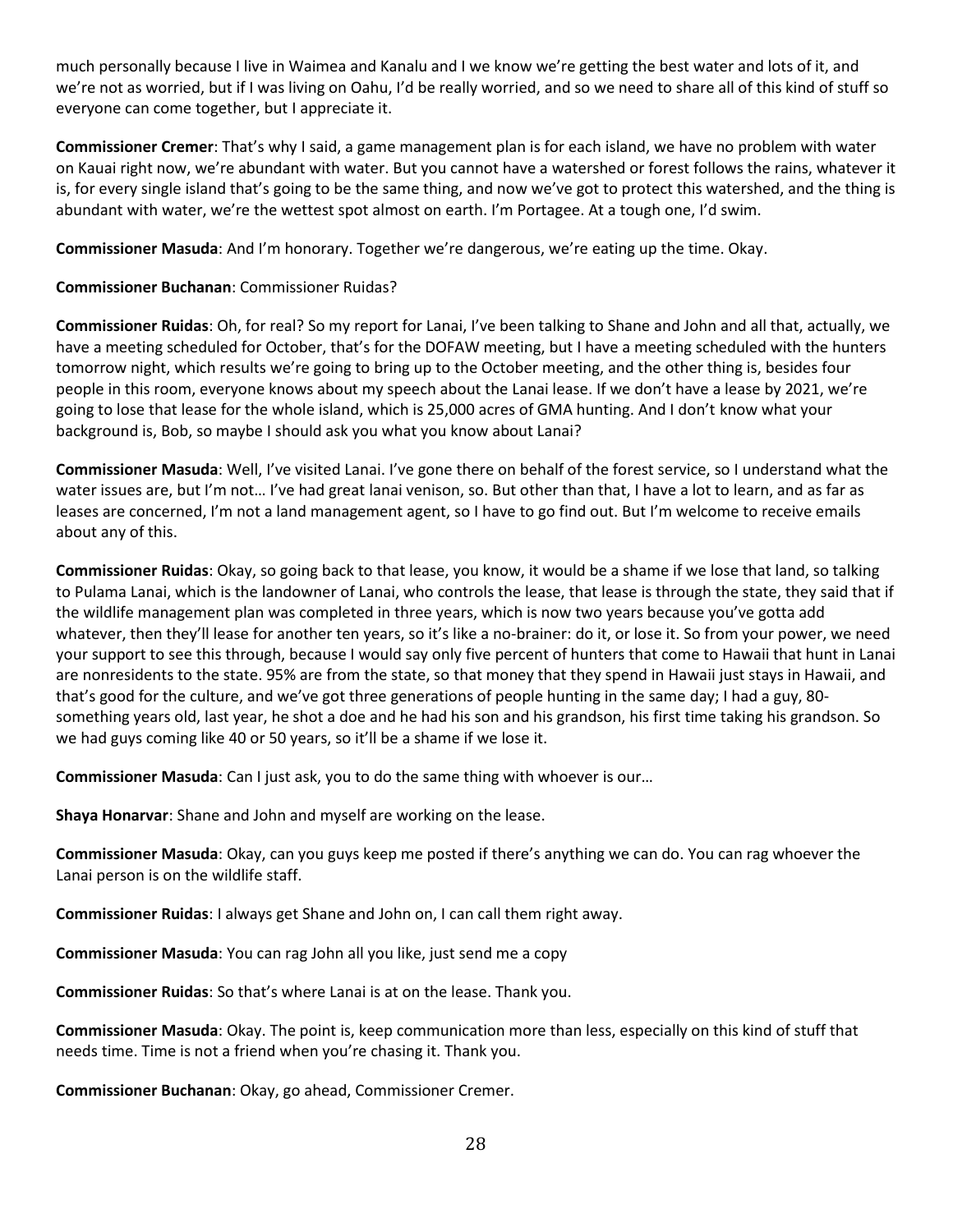**Commissioner Cremer**: My report, I'm going to start with the Sleeping Giant archery program that we're fortunate that Thomas and Lindsey put into place, I've been bugging them a long time to get an archery places and they know that, they've been trying to work it out, tried to do things on Sleeping Giant before and it never worked out, but now we've got the archery going: a six month trial period. Right now we had 44 hunter trips, in the 44 hunter trips, besides the papers being missing in July, we've got 4 boars and 3 sows that were taken out. There's no hiker or neighborhood complaints, so it looks like that pilot neighborhood program is good and we might be moving out as far as making it a regular thing. I get reports, and maybe you guys can answer me, got reports of aerial shooting on Kauai during the month of June, then I did an investigation, found out who was there, what was done. They said it was an aerial shooting from what my investigation was, that it was helicopter used to go in the area to go shooting, but my question is, why wasn't there any public announcement made, first of all? Second of all, why were the weapons carried on their shoulders going into the transportation if it was a ground shoot, and why wasn't it carried in cases to the ground area? You guys know anything about this, Thomas? Lindsey? I want to see people who can guarantee verify it, they'd be willing to come and testify.

**Lindsey Ibara**: That was through the NARS program. We weren't even informed about that.

**Commissioner Cremer**: Oh, it was NARS. Yeah, Nick was part of the crew with the rifle on his shoulder, from NARS.

**Commissioner Buchanan**: Maybe you can get Deputy or else James as the DOFAW Administrator to find out from the NARS, I guess if it's impacting and the hunters are asking, because, hello? He's on the Board of NARS.

# **Commissioner Masuda**: I'm listening.

**Commissioner Cremer**: I'm just wandering, why wasn't there a public announcement, for one, because that's the process? Second is, they made statements to somebody who questioned them that no aerial shooting was done, they did ground shooting, and they knew that because they're going to be there, that they're going to get blamed for aerial shooting, because they used a helicopter. My question is, why were the firearms on their shoulders instead of in cases going into the ground area to do the ground shooting?

**Shaya Honarvar**: Where was this, exactly?

**Commissioner Cremer**: According to what I heard, Na Pali. The site they took off was from Kokee.

**Commissioner Buchanan**: Are you concerned that it's a safety issue for community who might be in the area?

**Commissioner Cremer**: Yeah, that is a problem.

**Commissioner Masuda**: On behalf of the administration, I want to thank you for this report, and I will assure you that we will follow up and find out what the answers are to this, and if there is or has been a violation of safety protocol, whomever is the violator will be noticed and reprimanded for violating any safety policy.

**Commissioner Cremer**: Okay, thank you. I'm going to move on.

**Commissioner Masuda**: But when they do good things, I want to hear too, now.

**Commissioner Cremer**: Of course, guarantee. I'll tell you right now, the staff right here, I cannot complain about them, whenever I talk with them, we work together. Camp Ten road has been repaired—you weren't in the loop at the time, you weren't here— we were having problems with the road being eroded beyond where they worked, but there still needs to be more work done, according to what the hunters have been telling me, materials, maybe more. I get the sense that the island manager's not making her priorities right as far as trails and roadways because it's been kind of getting bad, the trails and the roadways, I don't know if she concentrated in other projects or what, I could be wrong, but it's just my feeling, and from what I get. Maybe you guys can reach out and ask what it is and what is the protocol, it took so long for that road to get repaired and it's still not up to standard for me, I get guys who go hunting there every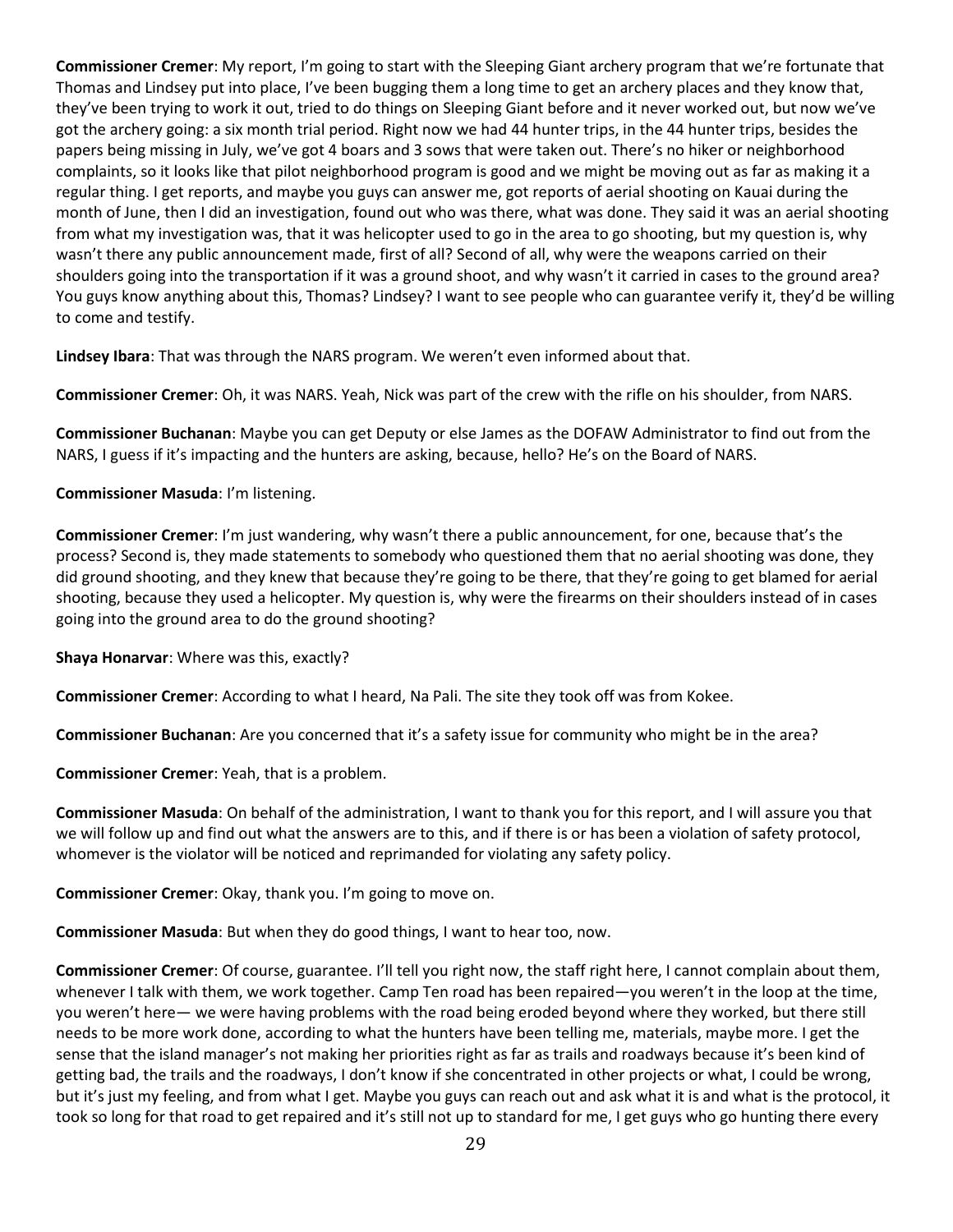weekend and they report to me, so I stay on Lindsey's case. And then there's other things we're working on, where we'll be able to get a key to open up trailheads where there's a roadway through lease land to go to hunting areas instead of walking two miles like we discussed about things, Lindsey's going to be working on that next week or two maybe with the land lessee. That's about it.

#### **Commissioner Masuda**: Can you type this out and send it in too?

### **Commissioner Cremer**: Oh this? Definitely. I'll email it to Shaya.

**Commissioner Masuda**: Anything in writing, I can put on the computer and make sure it's on my to do list. Until it gets done, it stays on my to do list. I've got to get a bigger computer, it sounds like.

**Shaya Honarvar**: Please do copy me on any to do items.

**Commissioner Masuda**: Shaya is my staff person for this commission, so if you want me not to forget, make sure she knows.

**Commissioner Buchanan**: Okay, that's it. Anyone have questions for Commissioner Cremer? Okay, thank you. Molokai, no more hunting. You know, we don't have any paid public hunting like Lanai, we've been like that for several years because the community felt that they didn't want it, so DLNR doesn't have any…

### **Commissioner Masuda**: So you have private hunting?

**Commissioner Buchanan**: We just have run and shoot. There might be now, I haven't the website, they do paid hunts on ranch lands, but other than that we don't have any. We have commercial harvest of deer through permit with USDA and DOFAW, but other than those activities, we probably have the lowest paid hunting.

**Commissioner Masuda**: So the local people are keeping the game population in control?

**Commissioner Buchanan**: No, not in private areas where you have gentlemen's estates and ag. lots, no, those are out of control. But we just had a meeting and the Molokai Lanai Soil Water Conservation District people, under USDA, called a meeting on behalf of the farmers. So the farmers in the farming belt in central Molokai being impacted by deer for multiple reasons now: The cut-off of cattle and water resources way out are no longer available, which draws the deer inland to where people have water. Big large tracts of acreage by Monsanto and Mycogen being deer-fenced as I think a federal mandate to keep their federally protected crops from being impacted by deer. So those large tracts of fencing are inadvertently funneling the deer into places where they haven't been in the past. So now you have additional impacts to farmers that didn't exist prior to changing conditions. So that's prompted the USDA Soil Water Conservation District to convene a working group. I think part of it is because USDA is no longer providing funds for deer fencing, so I think that is prompting all these concerns now. Because it used to be that you could go get deer fencing and have it paid for by USDA, and I think something changed and you can no longer do that. So there's a lot of discussion going back and forth. They did a good thing, they invited practitioners and industry people and business people into this working group, and I told them don't reinvent the wheel, they can follow what the Maui deer working group did before, because Kanalu did really good work coming into that position some years ago. But it's definitely different, and it's just the beginning, and we also have a draft community plan that is at the County Council right now, and within that plan, under economic development— I always say that Molokai has two economies: one is a for-profit money economy, and the second is a subsistence economy where we rely heavily on our feral species to supplement our total proteins, and in 2008, the Governor's task force paid for a study, and at that point it came back at just under 40% of the total proteins by the people on Molokai were from feral species, whether terrestrial or marine. So that count on Molokai, with Native Hawaiians still being the predominant demographic race on the island, really does feed into supporting that second economy. So with that in mind, this working group— and I'm a part of this working group— is trying to come to some short term remediation for the impacts to the farmers, and then a long term, and that might be a game management or wildlife plan. So we're not just sitting still and crying to the DLNR to save our life. We're taking a proactive stance and we're now into a second Maui Community College class where the goal is to write a management plan. So there's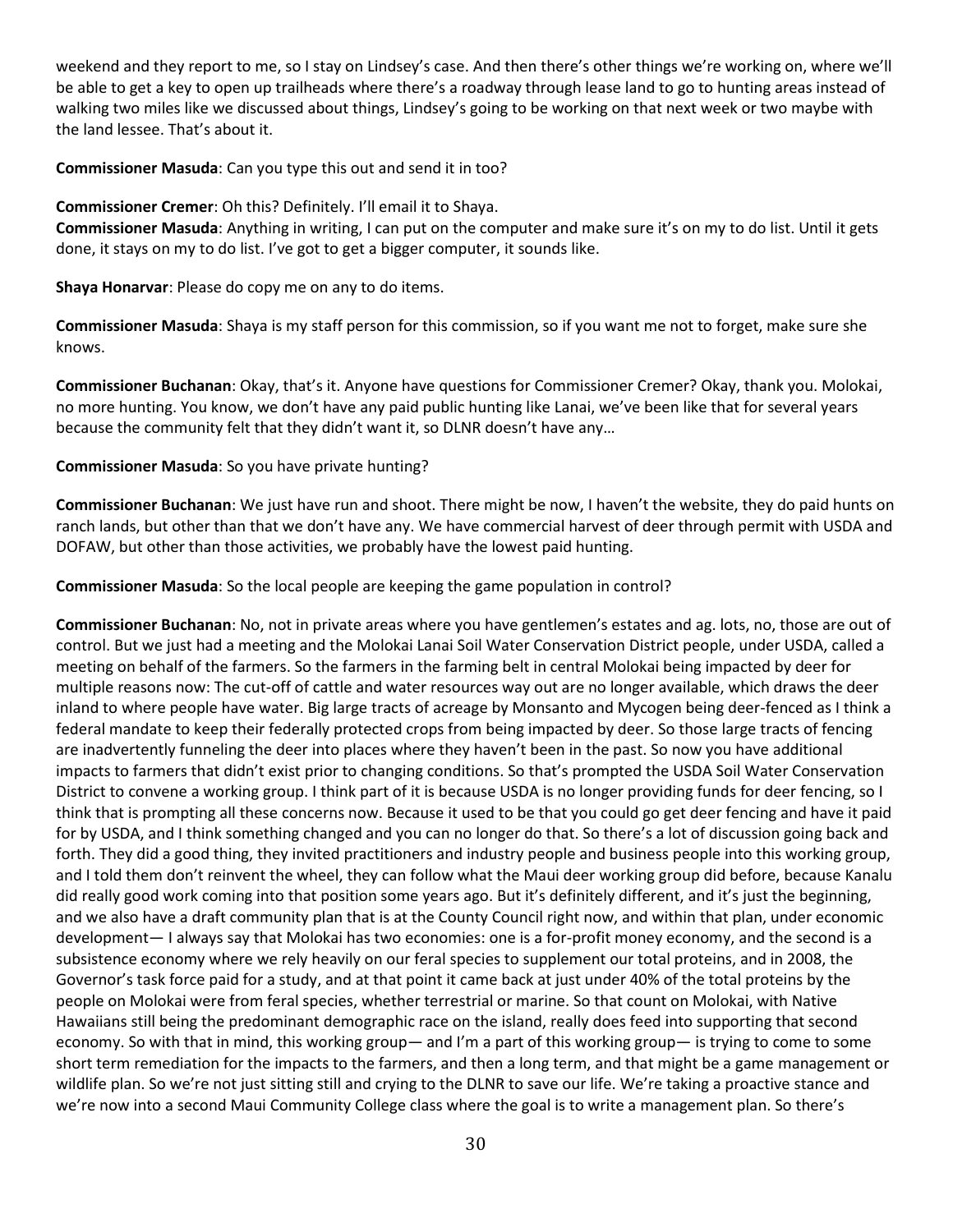multiple subjects being taught within this, and what spurred this was the sale of Molokai ranch. So when one third of your island is for sale, the one third, way over fifty percent of your deer population, it becomes a very significant impact that the new buyer has to be on board with the community and our second economy. So with that, we are being proactive in getting not only this class and training up future generations to be thinking proactively and in perpetuity, we're also getting resources. So we've been able to obtain private resources close to \$100,000 in funding in order to help not only… The wildlife portion is only a part of this plan. The greater portion is long term sustainability taking into account climate change, restoration of degraded environment, we're trying to sell it to Kamehameha Schools and all the Hawaiian trust fund entities, we're trying to sell it to private entities such as Ecotrust and the broader world community, bringing in people that are very well versed in permaculture and other disciplines in order to help us get there. So we're not just trying to sit down and "yah, yah, yah, DLNR save my life," we're really trying to take a proactive step to protect our resources and find balance. When I listen to my commissioners and to Ryan, I know exactly what they're talking about, because I'm a tree-hugger, but I'm a pig-hugger too. So I totally understand what balance needs to be in there, because I'm hugging both at the same time and they both need to coexist. And I see sometimes the thing the DLNR has to take is the low hanging fruit because a landowner with, I don't want to say mediocre land, but probably not pristine, intact native environment which would be extremely high priority for DOFAW as well as NARS, but sometimes because it is low hanging fruit, and it might not be high priority but a low priority, but it's doable, it leads to the public perception of land grabbing. "Oh just take it while you can." Me, if I can get land, I'm just going to take it, save it, you know? Eight years on Conservation Land Commission, I think that's the best commission this state has ever had, because we buy lands in fee or through conservation easement to save for generations to come. And that's what it's all about, the hunters understand that, they're just trying to cover their niche. When push comes to shove within that spacial drawing on that map of what they see as degraded lands versus high-priority lands, they totally get it. I think it's that middle row where the low hanging fruit through the watershed initiative or elsewhere, you have all of this conflict occurring. And more so on some islands because of their resources versus other resources. And while water is important to save, you're always going to have community feedback as to "okay, let's save all this water," and then have the Commission on Water Resources give it all away. At what point does carrying capacity come into it then? Like you cannot build more Ho'opili then, if there's no more water, stop it! We just had a conversation on the phone about Rapid Ohia Death, the statewide conversation, and in Kalopa State Park on the Big Island they found the first trees that are being impacted there. Joey, maybe you or Kanalu know, if I say anything wrong just stop me, because I go to too many meetings. One thought is that people hanging hammocks on the trees and wounding the trees was causing that. Of course, you can always say hunters and whoever… The point is, at some certain point we cannot keep on accommodating whether it's tourism or recreation when it clearly is hurting the resources. So at that point I think hunters are supportive, and I hope we can get there in finding that balance and prioritizing where we're really going to throw down and save, and where we're not. Okay, that's it, on Molokai we're trying and working on it, and then we're going to give it to you guys and you can Xerox it for everybody!

**Commissioner Masuda**: I totally agree with you on the last part, finding where the limits are, but I think we need to move on if you're pau.

### **ITEM 8. Set future meeting schedule and potential Agenda items.**

What I really would like to do is ask if we could schedule the meetings for the year ahead. Like if today is the third Monday, do you normally meet on a third Monday?

**Commissioner Cremer**: We do a consensus amongst the commissioners at the end of the meeting to discuss which is the best day so we have the most people there.

**Commissioner Masuda**: Could we consider having a particular date so we can plan ahead?

**Commissioner Buchanan**: How about we just schedule to the end of the year?

Discussion ensues about date of future meetings. Next meetings potentially set for Monday September 24th, November 26th.